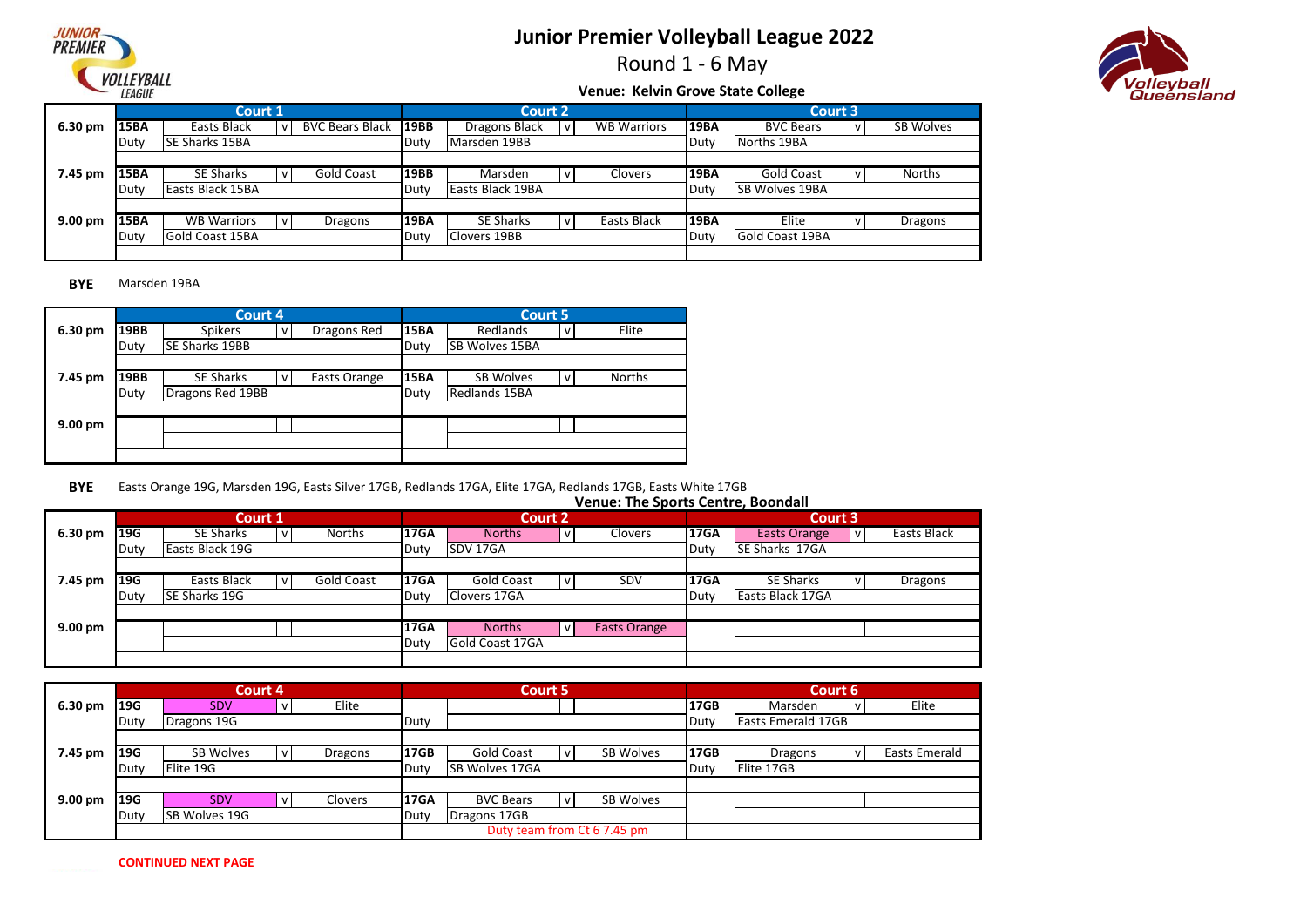

Round 1 - 6 May



#### **Venue: The Gap SHS**

|                   |      | <b>Court 1</b>    |                      |              | <b>Court 2</b>        |              |             |      |                       | <b>Court 3</b> |                    |               | Court 4                  |              |                        |
|-------------------|------|-------------------|----------------------|--------------|-----------------------|--------------|-------------|------|-----------------------|----------------|--------------------|---------------|--------------------------|--------------|------------------------|
| $6.30 \text{ pm}$ | 17BA | Easts Orange      | BVC Bears Black 17BB |              | <b>BVC Bears Blue</b> | i V          | Easts White | 17BB | Elite                 |                | <b>WB Warriors</b> | 17BC          | SB Wolves                |              | Norths                 |
|                   | Duty | SE Sharks 17BA    |                      | <b>IDuty</b> | Norths 17BA           |              |             | Duty | Dragons 17BB          |                |                    | Duty          | Dragons Black 17BC       |              |                        |
|                   |      |                   |                      |              |                       |              |             |      |                       |                |                    |               |                          |              |                        |
| 7.45 pm           | 17BA | Gold Coast        | SE Sharks            | 17BA         | Norths                | $\mathbf{v}$ | SB Wolves   | 17BB | SB Wolves             |                | Dragons            | <b>17BC</b>   | Dragons Black            |              | Easts Silver           |
|                   | Duty | Easts Orange 17BA |                      | Duty         | Elite 17BA            |              |             | Duty | Norths 17BB           |                |                    | Duty          | Norths 17BC              |              |                        |
|                   |      |                   |                      |              |                       |              |             |      |                       |                |                    |               |                          |              |                        |
| $9.00 \text{ pm}$ | 17BA | Dragons           | Easts Black          | <b>17BA</b>  | Redlands              |              | Elite       | 17BB | Norths                |                | Marsden            | 17BC          | Dragons Red              | $\mathsf{v}$ | <b>BVC Bears White</b> |
|                   | Dut\ | Gold Coast 17BA   |                      | <b>IDuty</b> | <b>SB Wolves 17BA</b> |              |             | Duty | <b>SB Wolves 17BB</b> |                |                    | <b>I</b> Duty | <b>Easts Silver 17BC</b> |              |                        |
|                   |      |                   |                      |              |                       |              |             |      |                       |                |                    |               |                          |              |                        |

#### **BYE** SDV 19BB, SE Sharks 15GA

#### **6.30 pm 15GA bragons**  $|v|$  SB Wolves **15GB** Redlands  $|v|$  BVC Bears White **15BB** SB Wolves  $|v|$  Dragons Red 15BB Easts Orange  $|v|$ Duty | Gold Coast 15GA **Consults Consults Consults Consults Consults Consults Consults Consults Consults Consults Consults Consults Consults Consults Consults Consults Consults Consults Consults Consults Consults Consults** 7.45 pm |15GA | BVC Bears Black |v| Gold Coast |15GB | Dragons |v| Easts Orange |15BB | Dragons Black |v| Norths |15BB | Elite |v Duty SB Wolves 15GA Duty Duty BVC Bears White 15GB Duty Duty SB Wolves 15BB **9.00 pm |15GA** | Norths | v | Easts Black |15GB | Marsden | v | Elite Duty BVC Bears Black 15GA Duty Dragons 15GB  $\begin{array}{|c|c|c|c|}\n\hline\n\text{Elite} & v & \text{WB Warriors}\n\hline\n\text{BVC Bears White 15BB}\n\hline\n\end{array}$ SB Wolves 15GA Note and Support the Unity |BVC Bears White 15GB SB Duty |BB Wolves 15BB State BVC Bears White 15BB BVC Bears Black  $|v|$  Gold Coast 15GB | Dragons  $|v|$  Easts Orange 15BB | Dragons Black  $|v|$  Norths **Easts Orange**  $\vert v \vert$  BVC Bears White **Dragons |v| SB Wolves |15GB | Redlands |v| BVC Bears White |15BB | SB Wolves |v| Dragons Red**<br>Gold Coast 15GA | Duty | Easts Orange 15GB | Duty | Dragons Black 15BB **Venue: Redlands College Court 1 Court 2 Court 3 Court 4**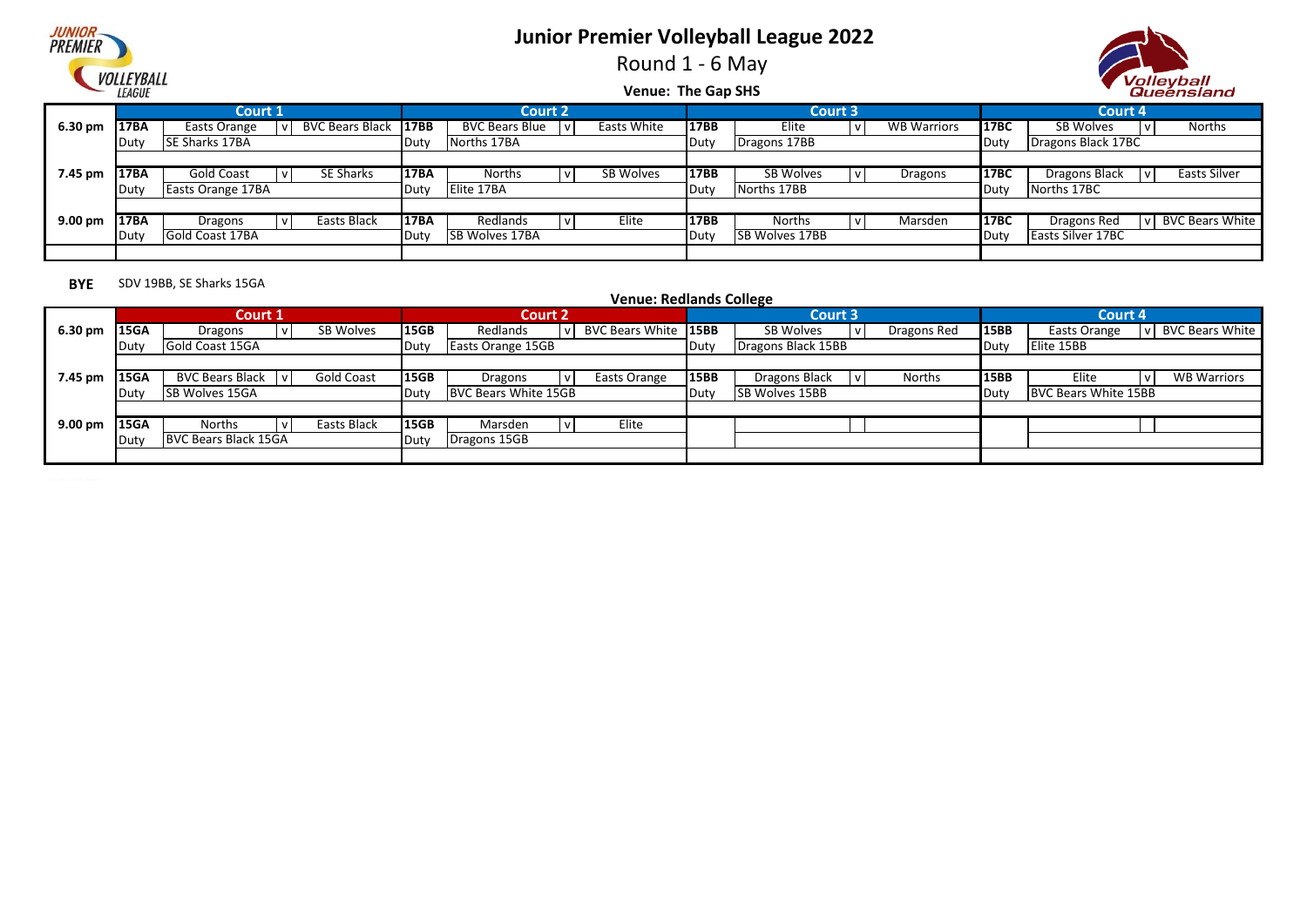

Round 2 - 13 May

# /olleyball<br>Queensland

#### **Venue: Kelvin Grove State College**

|                   |             | Court 1                     |             |             | <b>Court 2</b>          |                |             | Court 3               |     |            |
|-------------------|-------------|-----------------------------|-------------|-------------|-------------------------|----------------|-------------|-----------------------|-----|------------|
| 6.30 pm           | 15BA        | <b>Norths</b>               | Redlands    | 19BB        | SDV                     | <b>Spikers</b> | <b>19BA</b> | Elite                 |     | Marsden    |
|                   | Duty        | <b>BVC Bears Black 15BA</b> |             | Duty        | Easts Orange 19BB       |                | Duty        | Dragons 19BA          |     |            |
|                   |             |                             |             |             |                         |                |             |                       |     |            |
| 7.45 pm           | <b>15BA</b> | <b>BVC Bears Black</b>      | Dragons     | <b>19BB</b> | <b>WB Warriors</b>      | Easts Orange   | <b>19BA</b> | <b>SE Sharks</b>      | l v | Dragons    |
|                   | Duty        | Norths 15BA                 |             | Duty        | SDV 19BB                |                | Duty        | Elite 19BA            |     |            |
|                   |             |                             |             |             |                         |                |             |                       |     |            |
| $9.00 \text{ pm}$ | <b>15BA</b> | <b>SE Sharks</b>            | Easts Black | 19BA        | SB Wolves               | <b>Norths</b>  | l19BA       | Easts Black           | I۷  | Gold Coast |
|                   | Duty        | Dragons 15BA                |             | Duty        | <b>WB Warriors 19BB</b> |                | Duty        | <b>SE Sharks 19BA</b> |     |            |
|                   |             |                             |             |             |                         |                |             |                       |     |            |

#### **BYE** BVC Bears 19BA, Clovers 19BB

|         |             | Court 4                |   |               |             | Court 5                 |   |                  |
|---------|-------------|------------------------|---|---------------|-------------|-------------------------|---|------------------|
| 6.30 pm | <b>19BB</b> | Marsden                | v | Dragons Black | 15BA        | <b>WB Warriors</b>      | v | <b>SB Wolves</b> |
|         | Duty        | <b>ISE Sharks 19BB</b> |   |               | Duty        | Elite 15BA              |   |                  |
|         |             |                        |   |               |             |                         |   |                  |
| 7.45 pm | <b>19BB</b> | <b>SE Sharks</b>       | v | Dragons Red   | <b>15BA</b> | <b>Gold Coast</b>       | v | Elite            |
|         | Duty        | Dragons Black 19BB     |   |               | Duty        | <b>WB Warriors 15BA</b> |   |                  |
|         |             |                        |   |               |             |                         |   |                  |
| 9.00 pm |             |                        |   |               |             |                         |   |                  |
|         |             |                        |   |               |             |                         |   |                  |
|         |             |                        |   |               |             |                         |   |                  |

#### **BYE** Dragons 19G, Easts Emerald 17GB

|           |            | Court 1           |                  |             |                  | Court 2 |             |             | Court 3               |              |
|-----------|------------|-------------------|------------------|-------------|------------------|---------|-------------|-------------|-----------------------|--------------|
| 6.30 pm   | <b>19G</b> | Clovers           | <b>SE Sharks</b> | <b>17GA</b> | <b>SDV</b>       | v       | Elite       | <b>17GA</b> | <b>Norths</b>         | Redlands     |
|           | Duty       | Gold Coast 19G    |                  | Duty        | SB Wolves 17GA   |         |             | Duty        | <b>BVC Bears 17GA</b> |              |
|           |            |                   |                  |             |                  |         |             |             |                       |              |
| 7.45 pm   | <b>19G</b> | <b>Gold Coast</b> | Marsden          | 17GA        | <b>SB Wolves</b> | v       | Clovers     | <b>17GA</b> | <b>BVC Bears</b>      | Dragons      |
|           | Duty       | Easts Black 19G   |                  | Duty        | SE Sharks 17GA   |         |             | Duty        | Norths 17GA           |              |
|           |            |                   |                  |             |                  |         |             |             |                       |              |
| $9.00$ pm | 19G        | Elite             | Easts Black      | 17GA        | <b>SE Sharks</b> |         | Easts Black | 17GA        | <b>Gold Coast</b>     | Easts Orange |
|           | Duty       | Marsden 19G       |                  | Duty        | Clovers 17GA     |         |             | Duty        | Dragons 17GA          |              |
|           |            |                   |                  |             |                  |         |             |             |                       |              |

|                   |      | Court 4          |   |              |      | Court 5      |              |          |      | Court 6                  |              |                     |
|-------------------|------|------------------|---|--------------|------|--------------|--------------|----------|------|--------------------------|--------------|---------------------|
| 6.30 pm           | 19G  | <b>SB Wolves</b> | v | Easts Orange | 17GB | SB Wolves    | v            | Elite    | 17GB | Easts White              | $\mathsf{V}$ | <b>Easts Silver</b> |
|                   | Duty | SDV 19G          |   |              | Duty | Marsden 17GB |              |          | Duty | Gold Coast 17GB          |              |                     |
|                   |      |                  |   |              |      |              |              |          |      |                          |              |                     |
| 7.45 pm           | 19G  | <b>Norths</b>    | v | SDV          | 17GB | Marsden      | $\mathsf{v}$ | Redlands | 17GB | <b>Gold Coast</b>        | ı V          | Dragons             |
|                   | Duty | SB Wolves 19G    |   |              | Duty | Elite 17GB   |              |          | Duty | <b>Easts Silver 17GB</b> |              |                     |
|                   |      |                  |   |              |      |              |              |          |      |                          |              |                     |
| $9.00 \text{ pm}$ |      |                  |   |              |      |              |              |          |      |                          |              |                     |
|                   |      |                  |   |              |      |              |              |          |      |                          |              |                     |
|                   |      |                  |   |              |      |              |              |          |      |                          |              |                     |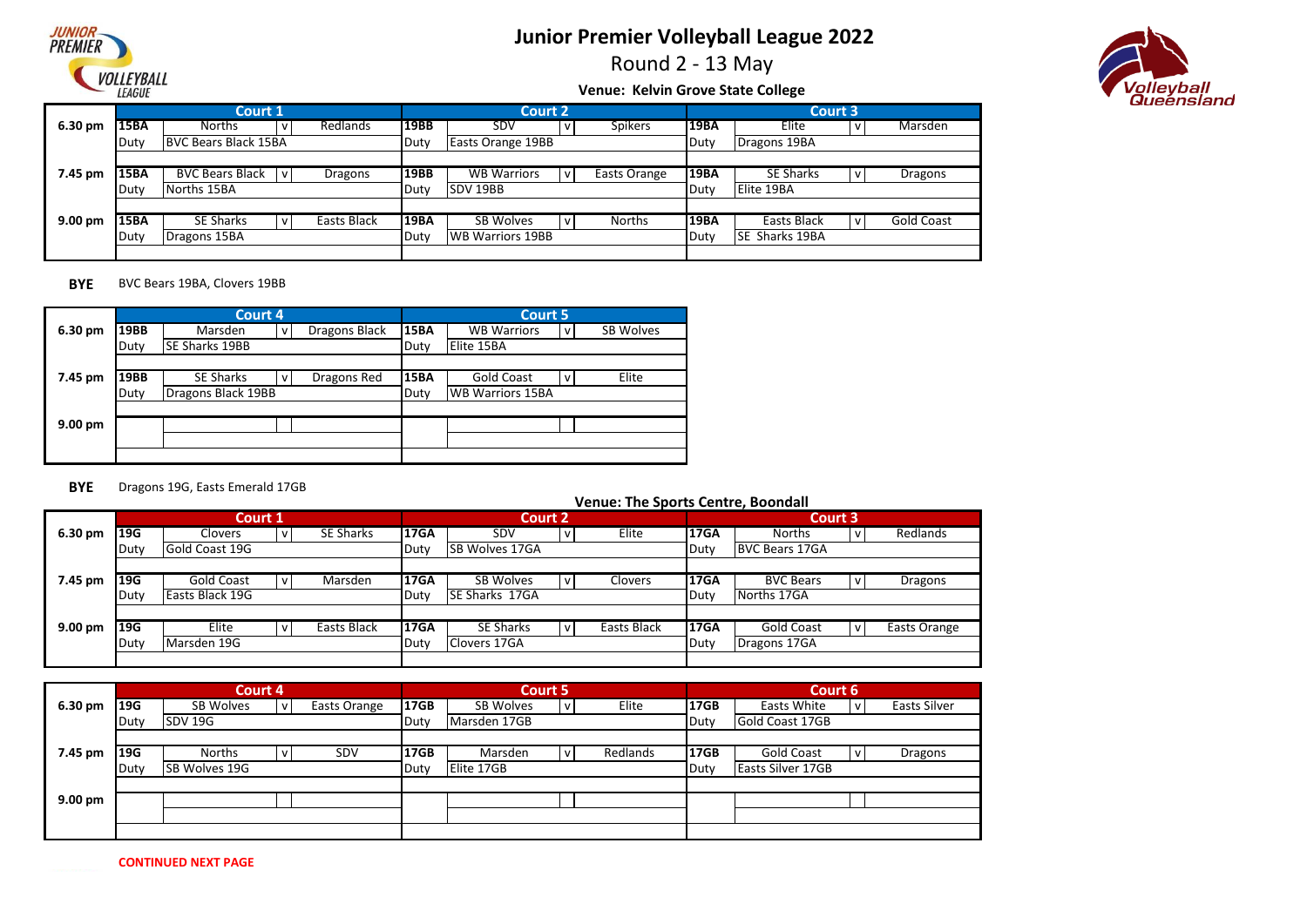

Round 2 - 13 May



**Venue: The Gap SHS**

|                   |                   |                      |                |                             |      |                         |                  |             |                         |             |             |                      | --------------         |
|-------------------|-------------------|----------------------|----------------|-----------------------------|------|-------------------------|------------------|-------------|-------------------------|-------------|-------------|----------------------|------------------------|
|                   |                   |                      | <b>Court 1</b> |                             |      | <b>Court 2</b>          |                  |             | <b>Court 3</b>          |             |             | Court 4              |                        |
| $6.30 \text{ pm}$ | 17BA              | SE Sharks            |                | Easts Orange                | 17BB | <b>WB Warriors</b>      | Dragons          | 17BB        | <b>BVC Bears Blue</b>   | Elite       | <b>17BC</b> | Dragons Red          | Dragons Black          |
|                   | Dut\              | BVC Bears Black 17BA |                |                             | Duty | Redlands 17BA           |                  | Duty        | <b>Easts White 17BB</b> |             | Duty        | SB Wolves 17BC       |                        |
|                   |                   |                      |                |                             |      |                         |                  |             |                         |             |             |                      |                        |
| 7.45 pm           | <b>17BA</b>       | Dragons              |                | <b>BVC Bears Black 17BA</b> |      | <b>Norths</b>           | Redlands         | 17BB        | Marsden                 | Easts White | <b>17BC</b> | SB Wolves            | <b>BVC Bears White</b> |
|                   | lDut <sup>,</sup> | Elite 17BA           |                |                             | Duty | <b>WB Warriors 17BB</b> |                  | Duty        | Elite 17BB              |             | Duty        | Dragons Red 17BC     |                        |
|                   |                   |                      |                |                             |      |                         |                  |             |                         |             |             |                      |                        |
| $9.00 \text{ pm}$ | <b>17BA</b>       | <b>Gold Coast</b>    |                | Elite                       | 17BA | Easts Black             | <b>SB Wolves</b> | <b>17BB</b> | <b>SB Wolves</b>        | Norths      | 17BC        | <b>Norths</b>        | Easts Silver           |
|                   | Dut\              | Dragons 17BA         |                |                             | Duty | Norths 17BA             |                  | Duty        | Marsden 17BB            |             | Duty        | BVC Bears White 17BC |                        |
|                   |                   |                      |                |                             |      |                         |                  |             |                         |             |             |                      |                        |

**BYE** Clovers 19BB,Dragons 15GA

|         |             | Court 1              |                  |             | Court 2              |                      |      | Court 3           |               |             | Court 4                   |                        |
|---------|-------------|----------------------|------------------|-------------|----------------------|----------------------|------|-------------------|---------------|-------------|---------------------------|------------------------|
| 6.30 pm | <b>15GA</b> | SB Wolves            | Easts Black      | <b>15GB</b> | Elite                | Easts Orange         | 15BB | <b>SB Wolves</b>  | Norths        | 15BB        | <b>WB Warriors</b><br>l v | Dragons Red            |
|         |             | BVC Bears Black 15GA |                  | Duty        | BVC Bears White 15GB |                      | Duty | Easts Orange 15BB |               | Duty        | BVC Bears White 15BB      |                        |
|         |             |                      |                  |             |                      |                      |      |                   |               |             |                           |                        |
| 7.45 pm | 15GA        | BVC Bears Black IvI  | <b>SE Sharks</b> | <b>15GB</b> | Marsden              | BVC Bears White 15BB |      | Easts Orange      | Dragons Black | <b>15BB</b> | Elite                     | <b>BVC Bears White</b> |
|         |             | Easts Black 15GA     |                  | Duty        | Elite 15GB           |                      | Duty | Norths 15BB       |               | Duty        | Dragons Red 15BB          |                        |
|         |             |                      |                  |             |                      |                      |      |                   |               |             |                           |                        |
| 9.00 pm | <b>15GA</b> | Gold Coast           | Norths           | <b>15GB</b> | Redlands             | Dragons              |      |                   |               |             |                           |                        |
|         | Duty        | SE Sharks 15GA       |                  | Duty        | Marsden 15GB         |                      |      |                   |               |             |                           |                        |
|         |             |                      |                  |             |                      |                      |      |                   |               |             |                           |                        |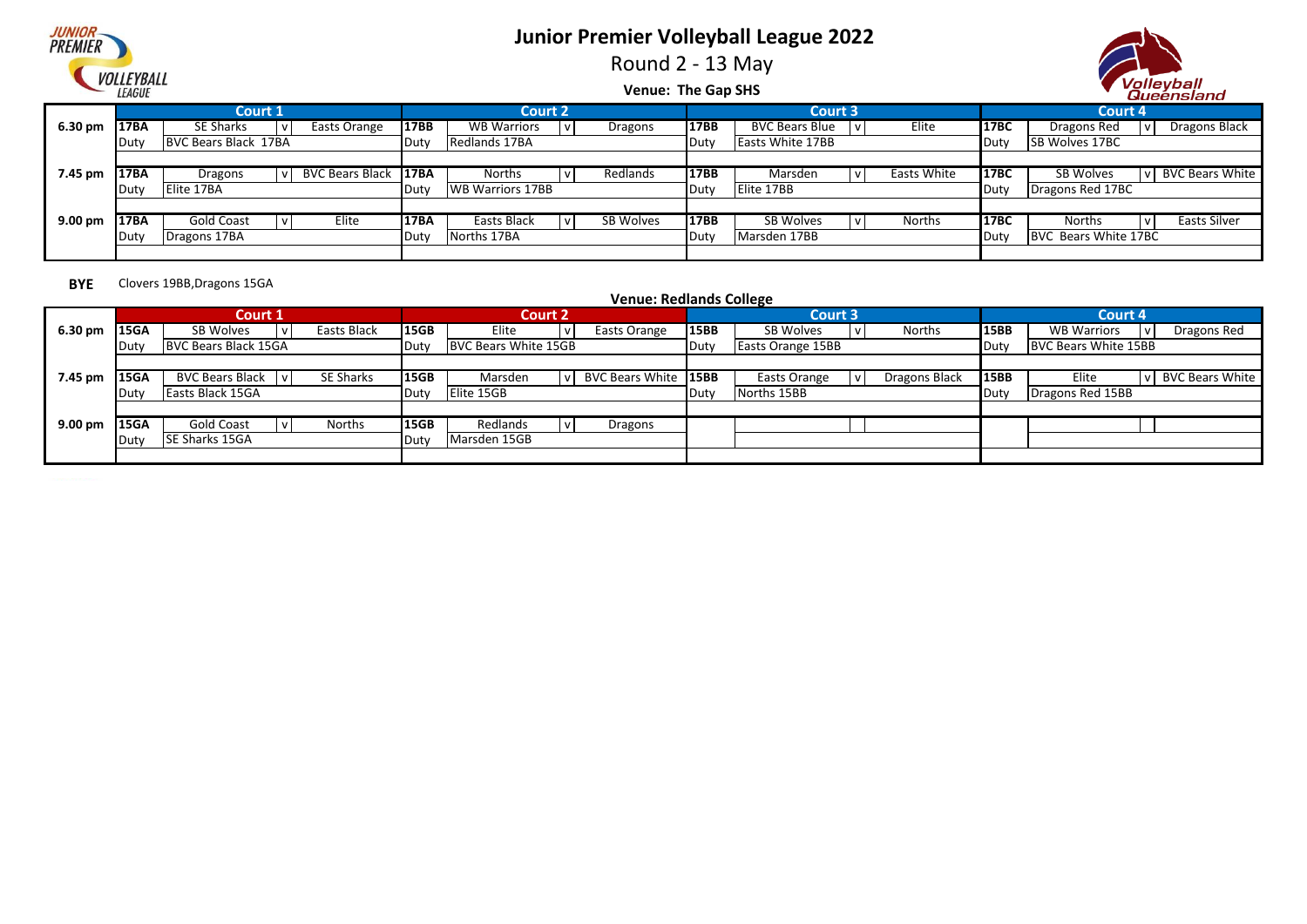

Round 3 - 20 May



#### **Venue: Kelvin Grove State College**

|                   | Court 1 |             |                    | <b>Court 2</b> |                      |             | Court 3               |                  |
|-------------------|---------|-------------|--------------------|----------------|----------------------|-------------|-----------------------|------------------|
| 6.30 pm           |         | <b>19BB</b> | <b>SDV</b>         |                | Easts Orange         | <b>19BA</b> | Gold Coast            | SB Wolves        |
|                   |         | Duty        | Spikers 19BB       |                |                      | Duty        | <b>SE Sharks 19BB</b> |                  |
|                   |         |             |                    |                |                      |             |                       |                  |
| 7.45 pm           |         | <b>19BB</b> | <b>Spikers</b>     |                | <b>Dragons Black</b> | 19BB        | <b>SE Sharks</b>      | Clovers          |
|                   |         | Duty        | Norths 19BA        |                |                      | Duty        | <b>BVC Bears 19BA</b> |                  |
|                   |         |             |                    |                |                      |             |                       |                  |
| $9.00 \text{ pm}$ |         | <b>19BA</b> | Elite              |                | <b>Norths</b>        | <b>19BA</b> | <b>BVC Bears</b>      | <b>SE Sharks</b> |
|                   |         | Duty        | Dragons Black 19BB |                |                      | Duty        | Clovers 19BB          |                  |
|                   |         |             |                    |                |                      |             |                       |                  |

#### **BYE** Dragons Red 19BA, Dragons Red 19BB

|         |      | Court 4                 |              |               |             | <b>Court 5</b>                           |
|---------|------|-------------------------|--------------|---------------|-------------|------------------------------------------|
| 6.30 pm | 15BA | Easts Black             | $\mathsf{v}$ | Elite         | <b>15BA</b> | SB Wolves<br><b>BVC Bears Black</b><br>v |
|         | Duty | <b>WB Warriors 15BA</b> |              |               | Duty        | Redlands 15BA                            |
|         |      |                         |              |               |             |                                          |
| 7.45 pm | 15BA | <b>WB Warriors</b>      | v            | <b>Norths</b> | <b>15BA</b> | Redlands<br><b>Gold Coast</b><br>v       |
|         | Duty | Easts Black 15BA        |              |               | Duty        | ISB Wolves 15BA                          |
|         |      |                         |              |               |             |                                          |
| 9.00 pm | 15BA | <b>SE Sharks</b>        | $\mathsf{v}$ | Dragons       |             |                                          |
|         | Duty | Norths 15BA             |              |               |             |                                          |
|         |      |                         |              |               |             |                                          |

#### **BYE** Redlands 17GB

|                   |            | Court 1          |  |                  |             | <b>Court 2</b>        |    |                  |             | Court 3           |                   |
|-------------------|------------|------------------|--|------------------|-------------|-----------------------|----|------------------|-------------|-------------------|-------------------|
| 6.30 pm           | <b>19G</b> | Marsden          |  | <b>SB Wolves</b> | <b>17GA</b> | <b>SB Wolves</b>      | V. | <b>Norths</b>    | <b>17GA</b> | <b>SDV</b>        | Redlands          |
|                   | Duty       | Elite 19G        |  |                  | Duty        | Easts Black 17GA      |    |                  | Duty        | Elite 17GA        |                   |
|                   |            |                  |  |                  |             |                       |    |                  |             |                   |                   |
| 7.45 pm           | 19G        | Clovers          |  | Elite            | <b>17GA</b> | Easts Black           | v  | <b>BVC Bears</b> | <b>17GA</b> | Elite             | Easts Orange      |
|                   | Duty       | Marsden 19G      |  |                  | Duty        | Norths 17GA           |    |                  | Duty        | Redlands 17GA     |                   |
|                   |            |                  |  |                  |             |                       |    |                  |             |                   |                   |
| $9.00 \text{ pm}$ | <b>19G</b> | <b>SE Sharks</b> |  | Gold Coast       | <b>17GA</b> | <b>SB Wolves</b>      | v  | <b>SDV</b>       | <b>17GA</b> | <b>SE Sharks</b>  | <b>Gold Coast</b> |
|                   | Duty       | Clovers 19G      |  |                  |             | <b>BVC Bears 17GA</b> |    |                  | Duty        | Easts Orange 17GA |                   |
|                   |            |                  |  |                  |             |                       |    |                  |             |                   |                   |

|           |      | Court 4            |         |             | Court 5                   |     |             |             | Court 6                  |         |
|-----------|------|--------------------|---------|-------------|---------------------------|-----|-------------|-------------|--------------------------|---------|
| 6.30 pm   | 119G | <b>Easts Black</b> | Dragons | <b>17GB</b> | Easts Emerald             | l V | Marsden     | <b>17GB</b> | Easts Silver             | Elite   |
|           | Duty | Easts Orange 19G   |         | Duty        | Easts White 17GB          |     |             | Duty        | Dragons 17GB             |         |
|           |      |                    |         |             |                           |     |             |             |                          |         |
| 7.45 pm   | 119G | Easts Orange       | SDV     | <b>17GB</b> | <b>Gold Coast</b>         | ı V | Easts White | 17GB        | <b>SB Wolves</b>         | Dragons |
|           | Duty | Dragons 19G        |         | Duty        | <b>Easts Emerald 17GB</b> |     |             | Duty        | <b>Easts Silver 17GB</b> |         |
|           |      |                    |         |             |                           |     |             |             |                          |         |
| $9.00$ pm | 119G | <b>Easts Black</b> | Norths  |             |                           |     |             | <b>17GA</b> | <b>Clovers</b>           | Dragons |
|           | Duty | <b>SDV 19G</b>     |         |             |                           |     |             | Duty        | <b>SB Wolves 17GB</b>    |         |
|           |      |                    |         |             |                           |     |             |             |                          |         |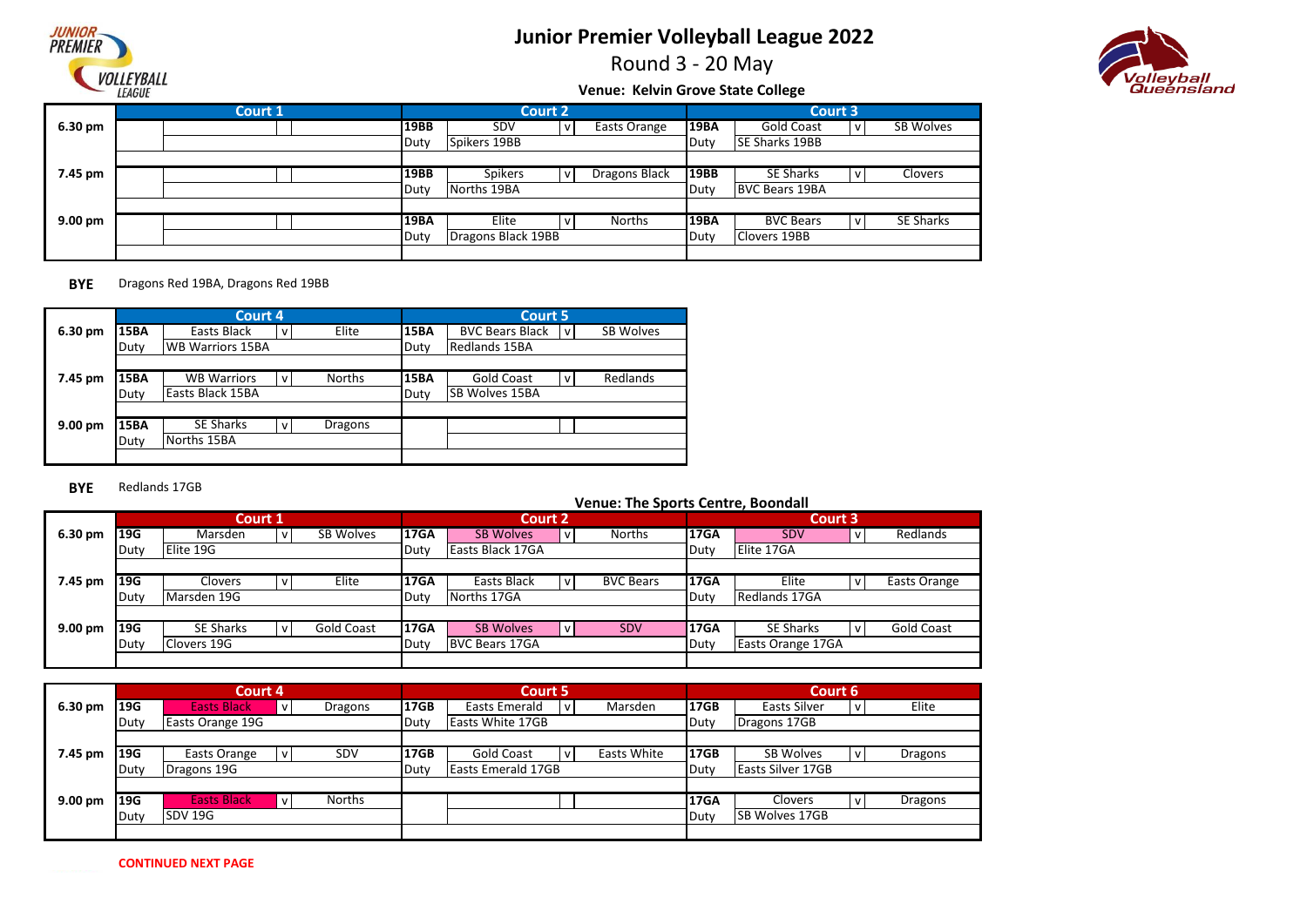

Round 3 - 20 May



**Venue: The Gap SHS**

|                   |             | Court 1               |                             |              | <b>Court 2</b>  |             |      | <b>Court 3</b>        |           |             | Court 4                            |
|-------------------|-------------|-----------------------|-----------------------------|--------------|-----------------|-------------|------|-----------------------|-----------|-------------|------------------------------------|
| 6.30 pm           | 17BA        | SB Wolves             | <b>BVC Bears Black 17BB</b> |              | Easts White     | Elite       | 17BB | Dragons               | Marsden   | 17BC        | <b>BVC Bears White</b><br>Norths   |
|                   |             | <b>SE Sharks 17BA</b> |                             | <b>IDuty</b> | Redlands 17BA   |             | Duty | Norths 17BB           |           | Duty        | Dragons Red 17BC                   |
|                   |             |                       |                             |              |                 |             |      |                       |           |             |                                    |
| 7.45 pm           | 17BA        | Dragons               | SE Sharks                   | 17BA         | Redlands        | Gold Coast  | 17BB | <b>BVC Bears Blue</b> | Norths    | <b>17BC</b> | <b>Easts Silver</b><br>Dragons Red |
|                   |             | Easts Orange 17BA     |                             | <b>IDuty</b> | Elite 17BB      |             | Duty | Dragons 17BB          |           | Duty        | Norths 17BC                        |
|                   |             |                       |                             |              |                 |             |      |                       |           |             |                                    |
| $9.00 \text{ pm}$ | <b>17BA</b> | Easts Orange          | Elite                       | 17BA         | Norths          | Easts Black | 17BB | <b>WB Warriors</b>    | SB Wolves | 17BC        | SB Wolves<br>Dragons Black         |
|                   |             | Dragons 17BA          |                             | Duty         | Gold Coast 17BA |             | Duty | BVC Bears Blue 17BB   |           | Duty        | <b>Easts Silver 17BC</b>           |
|                   |             |                       |                             |              |                 |             |      |                       |           |             |                                    |

**BYE** Dragons Red 19BB,Gold Coast 15GA

|                   |      | <b>Court 1</b>         |                  |                   | <b>Court 2</b>    |                        |      | <b>Court 3</b>                          | <b>Court 4</b> |
|-------------------|------|------------------------|------------------|-------------------|-------------------|------------------------|------|-----------------------------------------|----------------|
| 6.30 pm           | 15GA | Easts Black            | <b>SE Sharks</b> | <b>15GB</b>       | Marsden           | Dragons                | 15BB | Dragons Red<br>Dragons Black            |                |
|                   | Duty | <b>SB Wolves 15GA</b>  |                  | ∣Dut <sup>,</sup> | Redlands 15GB     |                        | Duty | Norths 15BB                             |                |
|                   |      |                        |                  |                   |                   |                        |      |                                         |                |
| 7.45 pm           | 15GA | <b>Norths</b>          | SB Wolves        | 15GB              | Redlands          | Easts Orange           | 15BB | <b>BVC Bears White</b><br><b>Norths</b> |                |
|                   | Dut\ | Dragons 15GA           |                  | Dut               | Dragons 15GB      |                        | Duty | Dragons Black 15BB                      |                |
|                   |      |                        |                  |                   |                   |                        |      |                                         |                |
| $9.00 \text{ pm}$ | 15GA | <b>BVC Bears Black</b> | Dragons          | <b>15GB</b>       | Elite             | <b>BVC Bears White</b> |      |                                         |                |
|                   | Duty | Norths 15GA            |                  | Dut <sup>,</sup>  | Easts Orange 15GB |                        |      |                                         |                |
|                   |      |                        |                  |                   |                   |                        |      |                                         |                |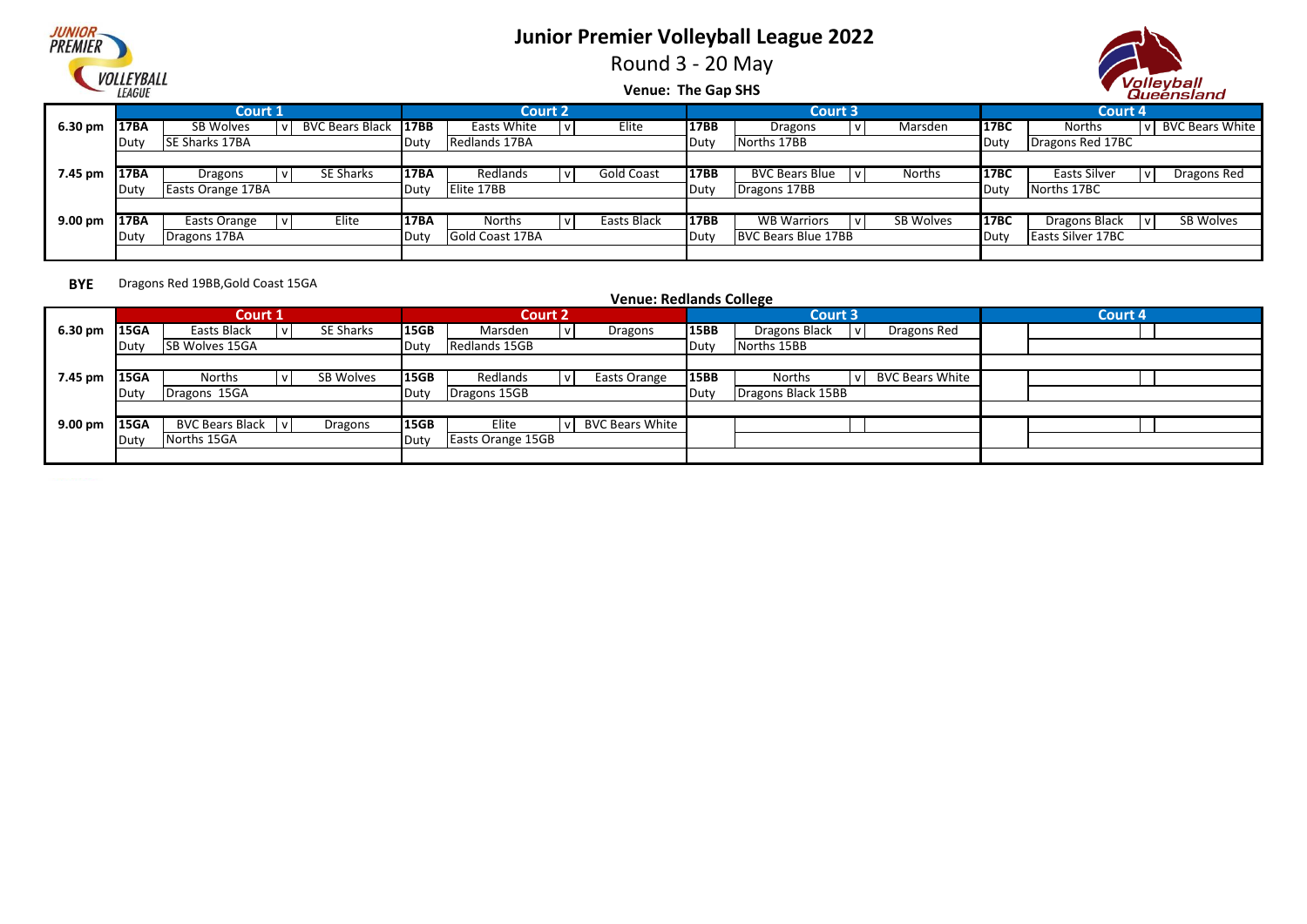

Round 4 - 10 June

# *rolleyball*<br>Queensland

#### **Venue: Kelvin Grove State College**

|                   |             | <b>Court 1</b>        |                    |             | <b>Court 2</b>    |   |               |             | Court 3                |     |                  |
|-------------------|-------------|-----------------------|--------------------|-------------|-------------------|---|---------------|-------------|------------------------|-----|------------------|
| 6.30 pm           | <b>15BA</b> | <b>SE Sharks</b>      | <b>SB Wolves</b>   | 19BB        | <b>Spikers</b>    |   | Easts Orange  | <b>19BA</b> | Elite                  | v   | Easts Black      |
|                   | Duty        | Dragons 15BA          |                    | Duty        | Dragons Red 19BB  |   |               | Duty        | <b>Gold Coast 19BA</b> |     |                  |
|                   |             |                       |                    |             |                   |   |               |             |                        |     |                  |
| 7.45 pm           | <b>15BA</b> | Dragons               | Elite              | 19BB        | SDV               |   | Dragons Red   | <b>19BA</b> | <b>Gold Coast</b>      | l v | <b>BVC Bears</b> |
|                   | Duty        | <b>SE Sharks 15BA</b> |                    | Duty        | Easts Orange 19BB |   |               | Duty        | Elite 19BA             |     |                  |
|                   |             |                       |                    |             |                   |   |               |             |                        |     |                  |
| $9.00 \text{ pm}$ | <b>15BA</b> | Redlands              | <b>WB Warriors</b> | <b>19BA</b> | <b>SE Sharks</b>  | v | <b>Norths</b> | 19BA        | Dragons                | ١v  | Marsden          |
|                   | Duty        | Elite 15BA            |                    | Duty        | SDV 19BB          |   |               | Duty        | <b>BVC Bears 19BA</b>  |     |                  |
|                   |             |                       |                    |             |                   |   |               |             |                        |     |                  |

#### **BYE** SB Wolves 19BA, Marsden 19BB

|         |      | Court 4                 |              |                |             | <b>Court 5</b>              |               |
|---------|------|-------------------------|--------------|----------------|-------------|-----------------------------|---------------|
| 6.30 pm | 19BB | <b>SE Sharks</b>        | v            | Dragons Black  | <b>15BA</b> | <b>BVC Bears Black</b><br>v | <b>Norths</b> |
|         | Duty | <b>WB Warriors 19BB</b> |              |                | Duty        | Gold Coast 15BA             |               |
|         |      |                         |              |                |             |                             |               |
| 7.45 pm | 19BB | <b>WB Warriors</b>      | $\mathsf{v}$ | <b>Clovers</b> | <b>15BA</b> | <b>Gold Coast</b><br>v      | Easts Black   |
|         | Duty | SE Sharks 19BB          |              |                | Duty        | <b>BVC Bears Black 15BA</b> |               |
|         |      |                         |              |                |             |                             |               |
| 9.00 pm |      |                         |              |                |             |                             |               |
|         |      |                         |              |                |             |                             |               |
|         |      |                         |              |                |             |                             |               |

#### **BYE** SB Wolves 19G, Dragons 17GB

|                    |      | Court 1              |  |              |             |                       | <b>Court 2</b> |             |             | Court 3          |              |
|--------------------|------|----------------------|--|--------------|-------------|-----------------------|----------------|-------------|-------------|------------------|--------------|
| 6.30 pm            | 19G  | <b>SE Sharks</b>     |  | Elite        | <b>17GA</b> | <b>SB Wolves</b>      |                | Easts Black | <b>17GA</b> | <b>Norths</b>    | Gold Coast   |
|                    | Duty | Easts Black 19G      |  |              | Duty        | Dragons 17GA          |                |             | Duty        | Clovers 17GA     |              |
|                    |      |                      |  |              |             |                       |                |             |             |                  |              |
| 7.45 pm            | 19G  | Easts Black          |  | Easts Orange | <b>17GA</b> | Redlands              |                | Dragons     | <b>17GA</b> | Clovers          | Elite        |
|                    | Duty | <b>SE Sharks 19G</b> |  |              | Duty        | <b>SB Wolves 17GA</b> |                |             | Duty        | Gold Coast 17GA  |              |
|                    |      |                      |  |              |             |                       |                |             |             |                  |              |
| 9.00 <sub>pm</sub> | 19G  | Marsden              |  | Dragons      | <b>17GA</b> | <b>BVC Bears</b>      | $\mathbf{v}$   | SDV         | <b>17GA</b> | <b>SE Sharks</b> | Easts Orange |
|                    | Duty | Easts Orange 19G     |  |              |             | Redlands 17GA         |                |             | Duty        | Elite 17GA       |              |
|                    |      |                      |  |              |             |                       |                |             |             |                  |              |

|         |      | Court 4         |         |             | Court 5                   |   |                      |      |               | Court 6      |                     |
|---------|------|-----------------|---------|-------------|---------------------------|---|----------------------|------|---------------|--------------|---------------------|
| 6.30 pm | 19G  | Norths          | Clovers | <b>17GB</b> | Elite                     | v | Easts White          | 17GB | Redlands      | $\mathsf{v}$ | <b>Easts Silver</b> |
|         | Duty | lGold Coast 19G |         | Duty        | <b>Easts Emerald 17GB</b> |   |                      | Duty | Marsden 17GB  |              |                     |
|         |      |                 |         |             |                           |   |                      |      |               |              |                     |
| 7.45 pm | 19G  | Gold Coast      | SDV     | <b>17GB</b> | SB Wolves                 | v | <b>Easts Emerald</b> | 17GB | Gold Coast    | l v          | Marsden             |
|         | Duty | Norths 19G      |         | Duty        | <b>Easts White 17GB</b>   |   |                      | Duty | Redlands 17GB |              |                     |
|         |      |                 |         |             |                           |   |                      |      |               |              |                     |
| 9.00 pm |      |                 |         |             |                           |   |                      |      |               |              |                     |
|         |      |                 |         |             |                           |   |                      |      |               |              |                     |
|         |      |                 |         |             |                           |   |                      |      |               |              |                     |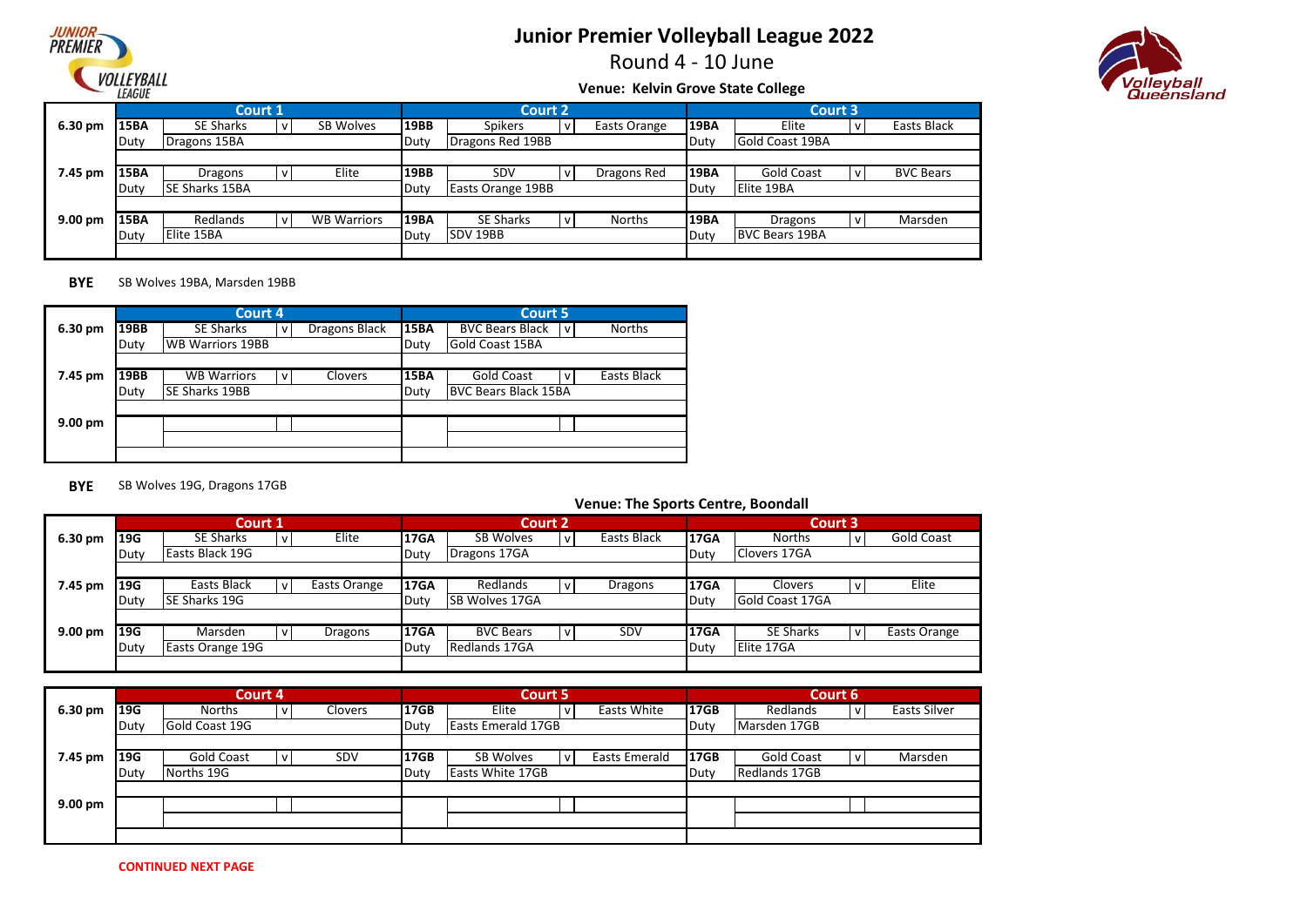

olleyball

|                   | <i>VULLETDALL</i><br><i><b>LEAGUE</b></i> |                      |  |              |             |                       |                | <b>Venue: The Gap SHS</b> |              |                         |             |             | Volleyball<br>Queensland      |              |
|-------------------|-------------------------------------------|----------------------|--|--------------|-------------|-----------------------|----------------|---------------------------|--------------|-------------------------|-------------|-------------|-------------------------------|--------------|
|                   |                                           | Court 1              |  |              |             |                       | <b>Court 2</b> |                           |              | <b>Court 3</b>          |             |             | Court 4                       |              |
| 6.30 pm           | 117BA                                     | Dragons              |  | Elite        | 17BB        | Marsden               |                | <b>WB Warriors</b>        | 17BB         | SB Wolves               | Elite       | 17BC        | BVC Bears White   v           | Easts Silver |
|                   | Norths 17BA<br>Duty                       |                      |  |              | Duty        | Redlands 17BA         |                |                           | Duty         | <b>Easts White 17BB</b> |             | Duty        | Dragons Black 17BC            |              |
|                   |                                           |                      |  |              |             |                       |                |                           |              |                         |             |             |                               |              |
| 7.45 pm           | <b>17BA</b>                               | BVC Bears Black V    |  | Norths       | <b>17BA</b> | Easts Black           |                | Redlands                  | <b>17BB</b>  | Norths                  | Easts White | <b>17BC</b> | Dragons Black<br>$\mathbf{v}$ | Norths       |
|                   | <b>IDuty</b>                              | Gold Coast 17BA      |  |              | Duty        | <b>SB Wolves 17BA</b> |                |                           | Duty         | SB Wolves 17BB          |             | Duty        | BVC Bears White 17BC          |              |
|                   |                                           |                      |  |              |             |                       |                |                           |              |                         |             |             |                               |              |
| $9.00 \text{ pm}$ | <b>17BA</b>                               | Gold Coast           |  | Easts Orange | <b>17BA</b> | SE Sharks             |                | SB Wolves                 | 17BB         | <b>BVC Bears Blue</b>   | Dragons     | 17BC        | SB Wolves<br>v                | Dragons Red  |
|                   | <b>Duty</b>                               | BVC Bears Black 17BA |  |              | Duty        | Easts Black 17BA      |                |                           | <b>IDuty</b> | Norths 17BB             |             | Duty        | Norths 17BC                   |              |
|                   |                                           |                      |  |              |             |                       |                |                           |              |                         |             |             |                               |              |

#### **BYE** Marsden 19BB, SB Wolves 15GA

|                   |                           |                |  |                        |                  |                        | <b>Venue: Redlands College</b> |       |                          |              |             |                                                     |  |
|-------------------|---------------------------|----------------|--|------------------------|------------------|------------------------|--------------------------------|-------|--------------------------|--------------|-------------|-----------------------------------------------------|--|
|                   |                           | Court 1        |  |                        |                  | <b>Court 2</b>         |                                |       | Court 3                  |              |             | Court 4                                             |  |
| 6.30 pm           | <b>15GA</b>               | Norths         |  | Dragons                | 15GB             | <b>BVC Bears White</b> | Easts Orange                   | 15BB  | Norths                   | Easts Orange | <b>15BB</b> | BVC Bears White   v<br>Dragons Red                  |  |
|                   | Gold Coast 15GA<br>Duty   |                |  |                        | Duty             | Marsden 15GB           |                                | ∣Duty | <b>SB Wolves 15BB</b>    |              | Duty        | Dragons Black 15BB                                  |  |
|                   |                           |                |  |                        |                  |                        |                                |       |                          |              |             |                                                     |  |
| 7.45 pm           | Gold Coast<br><b>15GA</b> |                |  | SE Sharks              | 15GB             | Redlands               | Marsden                        | 15BB  | SB Wolves                | Elite        | <b>15BB</b> | <b>WB Warriors</b><br>Dragons Black<br>$\mathsf{v}$ |  |
|                   | Easts Black 15GA<br>Duty  |                |  |                        | Duty             | Elite 15GB             |                                | Duty  | <b>Easts Orange 15BB</b> |              | Duty        | Dragons Red 15BB                                    |  |
|                   |                           |                |  |                        |                  |                        |                                |       |                          |              |             |                                                     |  |
| $9.00 \text{ pm}$ | 15GA                      | Easts Black    |  | <b>BVC Bears Black</b> | 15 <sub>GB</sub> | Elite                  | Dragons                        |       |                          |              |             |                                                     |  |
|                   | Duty                      | SE Sharks 15GA |  |                        | Duty             | Redlands 15GB          |                                |       |                          |              |             |                                                     |  |
|                   |                           |                |  |                        |                  |                        |                                |       |                          |              |             |                                                     |  |

*JUNIOR*<br>PREMIER **VOLLEYBALL**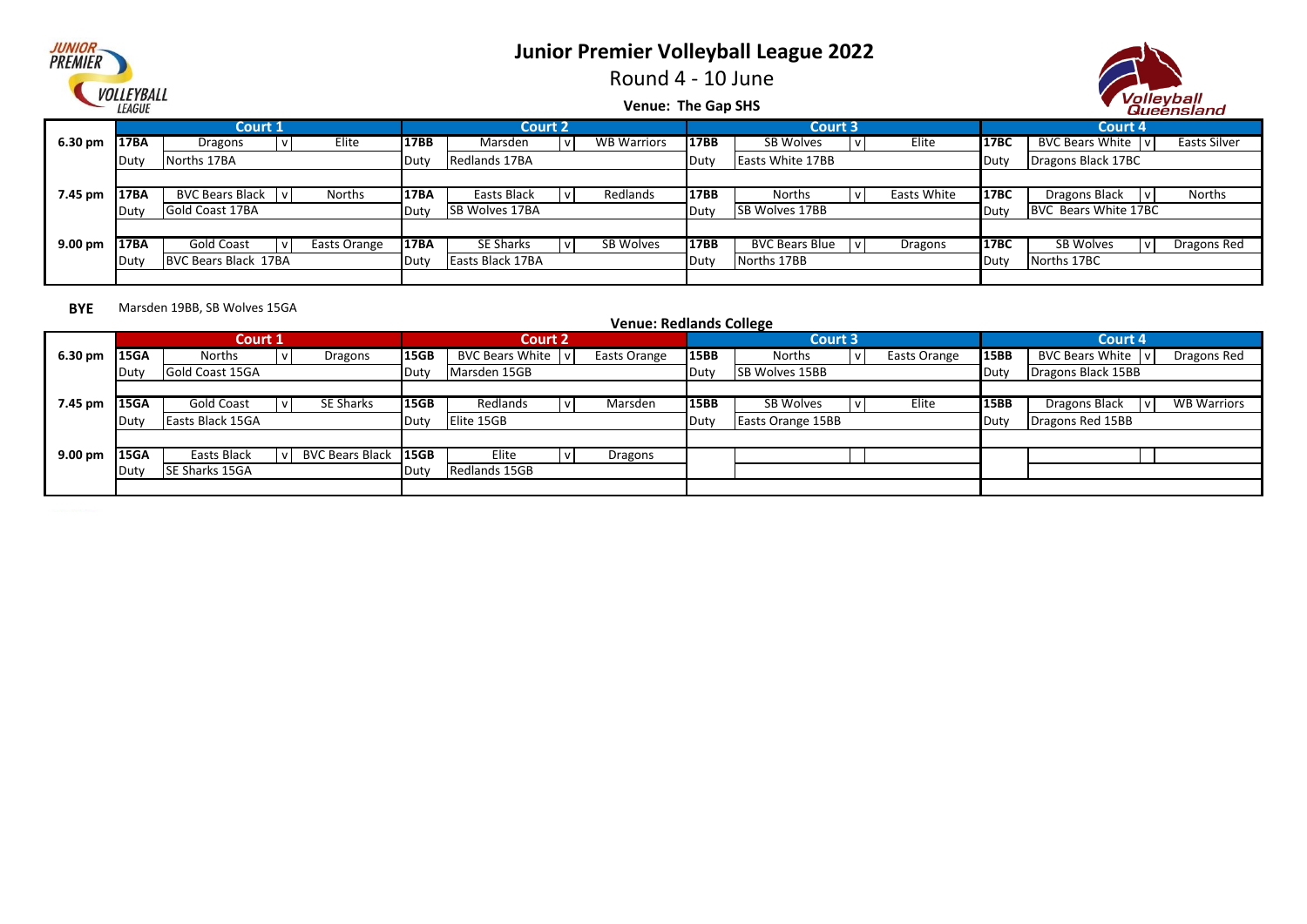

Round 5 - 15 July



#### **Venue: Kelvin Grove State College**

|                   |             | Court 1               |          |             |                  | <b>Court 2</b> |                    |             | Court 3                |     |            |
|-------------------|-------------|-----------------------|----------|-------------|------------------|----------------|--------------------|-------------|------------------------|-----|------------|
| 6.30 pm           | <b>15BA</b> | SB Wolves             | Elite    | 19BB        | <b>SE Sharks</b> |                | <b>WB Warriors</b> | <b>19BA</b> | <b>SE Sharks</b>       | l v | Gold Coast |
|                   | Duty        | Easts Black 15BA      |          | Duty        | Marsden 19BB     |                |                    | Duty        | Dragons 19BA           |     |            |
|                   |             |                       |          |             |                  |                |                    |             |                        |     |            |
| 7.45 pm           | <b>15BA</b> | Easts Black           | Redlands | <b>19BB</b> | <b>Spikers</b>   |                | Marsden            | <b>19BA</b> | <b>Dragons</b>         |     | Norths     |
|                   | Duty        | <b>SB Wolves 15BA</b> |          | Duty        | SB Wolves 19BA   |                |                    | Duty        | <b>ISE Sharks 19BA</b> |     |            |
|                   |             |                       |          |             |                  |                |                    |             |                        |     |            |
| $9.00 \text{ pm}$ | 15BA        | Gold Coast            | Dragons  | 19BA        | <b>SB Wolves</b> |                | Elite              | <b>19BA</b> | <b>BVC Bears</b>       | l V | Marsden    |
|                   | Duty        | Redlands 15BA         |          | <b>Duty</b> | Spikers 19BB     |                |                    | Duty        | Norths 19BA            |     |            |
|                   |             |                       |          |             |                  |                |                    |             |                        |     |            |

#### **BYE** Easts Black 19BA, Easts Orange 19BB

|                   |      | Court 4            |              |             |             | <b>Court 5</b>          |                |                        |
|-------------------|------|--------------------|--------------|-------------|-------------|-------------------------|----------------|------------------------|
| 6.30 pm           | 19BB | <b>SDV</b>         | v            | Clovers     | <b>15BA</b> | <b>WB Warriors</b>      | V <sub>1</sub> | <b>BVC</b> Bears Black |
|                   | Duty | Dragons Black 19BB |              |             | Duty        | Norths 15BA             |                |                        |
|                   |      |                    |              |             |             |                         |                |                        |
| 7.45 pm           | 19BB | Dragons Black      | $\mathsf{v}$ | Dragons Red | <b>15BA</b> | <b>Norths</b>           | v              | <b>SE Sharks</b>       |
|                   | Duty | Clovers 19BB       |              |             | Duty        | <b>WB Warriors 15BA</b> |                |                        |
|                   |      |                    |              |             |             |                         |                |                        |
| $9.00 \text{ pm}$ |      |                    |              |             |             |                         |                |                        |
|                   |      |                    |              |             |             |                         |                |                        |
|                   |      |                    |              |             |             |                         |                |                        |

#### **BYE** Elite 17GB

|         |             |                  | Court 1 |                |             |                  | <b>Court 2</b> |             |             | Court 3                |                   |
|---------|-------------|------------------|---------|----------------|-------------|------------------|----------------|-------------|-------------|------------------------|-------------------|
| 6.30 pm | 19G         | Clovers          |         | Easts Orange   | <b>17GA</b> | <b>Dragons</b>   |                | Easts Black | <b>17GA</b> | Elite                  | <b>Norths</b>     |
|         | <b>Duty</b> | Dragons 19G      |         |                | Duty        | <b>SDV 17GA</b>  |                |             | Duty        | <b>SB Wolves 17GA</b>  |                   |
|         |             |                  |         |                |             |                  |                |             |             |                        |                   |
| 7.45 pm | 19G         | <b>SE Sharks</b> |         | <b>Dragons</b> | <b>17GA</b> | <b>SDV</b>       |                | Clovers     | <b>17GA</b> | <b>SB Wolves</b>       | <b>Gold Coast</b> |
|         | Duty        | Clovers 19G      |         |                | Duty        | Easts Black 17GA |                |             | Duty        | Norths 17GA            |                   |
|         |             |                  |         |                |             |                  |                |             |             |                        |                   |
| 9.00 pm | 19G         | Gold Coast       |         | <b>Norths</b>  | <b>17GA</b> | <b>Dragons</b>   |                | Elite       | <b>17GA</b> | <b>SE Sharks</b>       | Redlands          |
|         | Duty        | SE Sharks 19G    |         |                | Duty        | Clovers 17GA     |                |             | Duty        | <b>Gold Coast 17GA</b> |                   |
|         |             |                  |         |                |             |                  |                |             |             |                        |                   |

|                   |            | Court 4              |              |             |             |                | Court 5      |             |             | Court 6                  |              |                      |
|-------------------|------------|----------------------|--------------|-------------|-------------|----------------|--------------|-------------|-------------|--------------------------|--------------|----------------------|
| 6.30 pm           | 19G        | <b>Marsden</b>       | $\mathsf{v}$ | Elite       | <b>17GB</b> | SB Wolves      | $\mathsf{v}$ | Marsden     | <b>17GB</b> | Easts Silver             | $\mathsf{v}$ | <b>Easts Emerald</b> |
|                   | Duty       | <b>SB Wolves 19G</b> |              |             | Duty        | Dragons 17GB   |              |             | Duty        | Redlands 17GB            |              |                      |
|                   |            |                      |              |             |             |                |              |             |             |                          |              |                      |
| 7.45 pm           | 19G        | <b>SB Wolves</b>     | v            | <b>SDV</b>  | <b>17GB</b> | <b>Dragons</b> |              | Easts White | 17GB        | Redlands                 | v            | Gold Coast           |
|                   | Duty       | Elite 19G            |              |             | Duty        | SB Wolves 17GB |              |             | Duty        | <b>Easts Silver 17GB</b> |              |                      |
|                   |            |                      |              |             |             |                |              |             |             |                          |              |                      |
| $9.00 \text{ pm}$ | <b>19G</b> | <b>Marsden</b>       | $\mathsf{v}$ | Easts Black |             |                |              |             | <b>17GA</b> | <b>BVC Bears</b>         | $\mathsf{v}$ | Easts Orange         |
|                   | Duty       | SDV 19G              |              |             |             |                |              |             | Duty        | Gold Coast 17GB          |              |                      |
|                   |            |                      |              |             |             |                |              |             |             |                          |              |                      |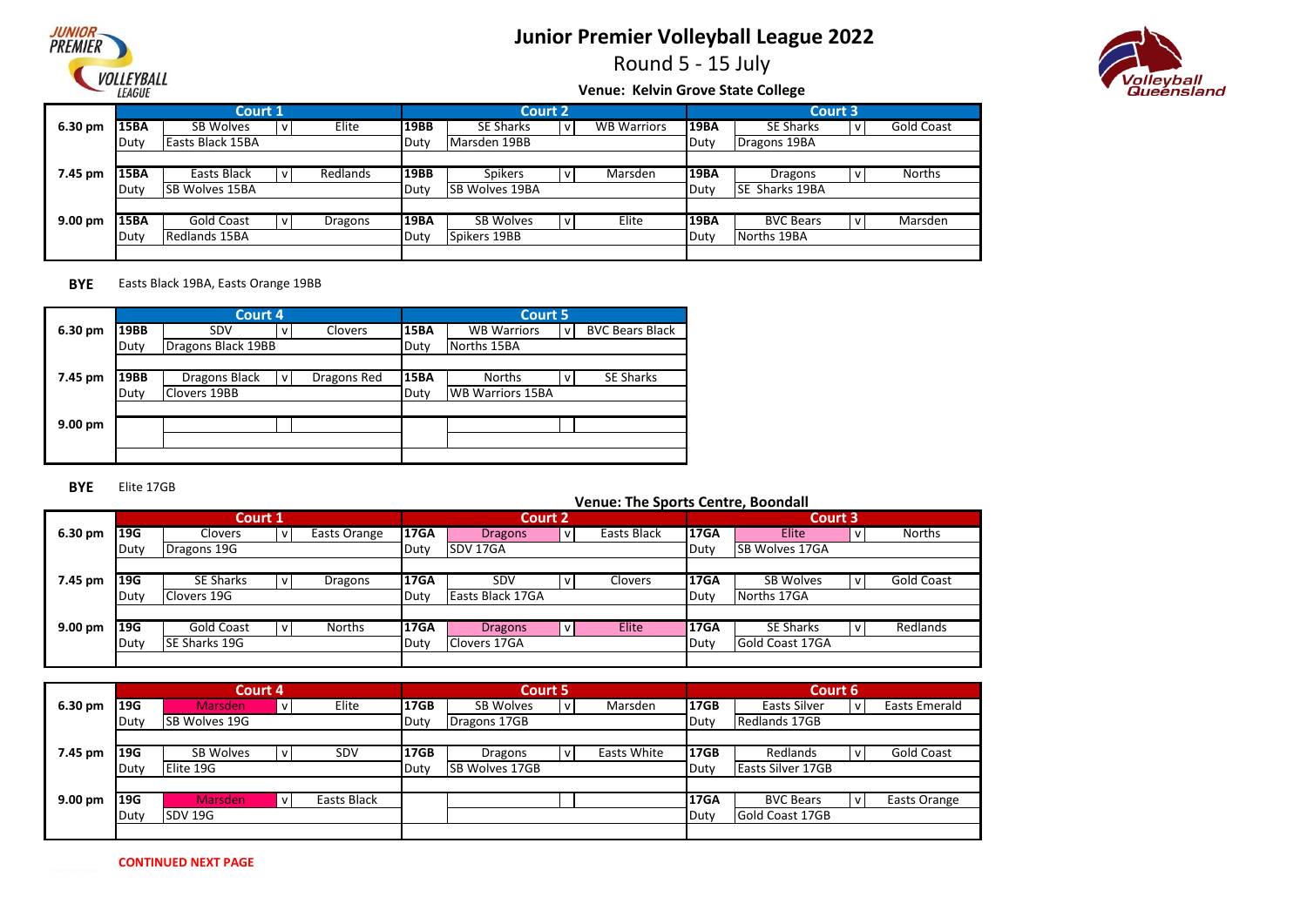## JUNIOI PREMIER VOLLEYBALL

## **Junior Premier Volleyball League 2022**

Round 5 - 15 July



**Venue: The Gap SHS**

|                   |                   |                     |             |              |                        |     |              |             |                         |             |             |                          | ------------           |
|-------------------|-------------------|---------------------|-------------|--------------|------------------------|-----|--------------|-------------|-------------------------|-------------|-------------|--------------------------|------------------------|
|                   |                   | <b>Court 1</b>      |             |              | <b>Court 2</b>         |     |              |             | <b>Court 3</b>          |             |             | Court 4                  |                        |
| 6.30 pm           | <b>17BA</b>       | Gold Coast          | Dragons     | 17BB         | <b>BVC Bears Blue</b>  | l V | SB Wolves    | <b>17BB</b> | <b>WB Warriors</b>      | Easts White | 17BC        | Dragons Red              | Norths                 |
|                   | <b>I</b> Dut      | Elite 17BA          |             | <b>IDuty</b> | Norths 17BA            |     |              | Duty        | Marsden 17BB            |             | Duty        | <b>SB Wolves 17BC</b>    |                        |
|                   |                   |                     |             |              |                        |     |              |             |                         |             |             |                          |                        |
| 7.45 pm           | 17BA              | SB Wolves           | Elite       | 17BA         | <b>SE Sharks</b>       |     | Norths       | <b>17BB</b> | Marsden                 | Elite       | <b>17BC</b> | SB Wolves                | Easts Silver           |
|                   | ∣Dut <sup>,</sup> | Dragons 17BA        |             | Duty         | BVC Bears Blue 17BB    |     |              | Duty        | <b>WB Warriors 17BB</b> |             | Duty        | Dragons Red 17BC         |                        |
|                   |                   |                     |             |              |                        |     |              |             |                         |             |             |                          |                        |
| $9.00 \text{ pm}$ | <b>17BA</b>       | BVC Bears Black   v | Easts Black | 17BA         | Redlands               |     | Easts Orange | 17BB        | <b>Norths</b>           | Dragons     | 17BC        | <b>Dragons Black</b>     | <b>BVC Bears White</b> |
|                   | <b>IDuty</b>      | ISB Wolves 17BA     |             | Duty         | <b>ISE Sharks 17BA</b> |     |              | Duty        | Elite 17BB              |             | Duty        | <b>Easts Silver 17BC</b> |                        |
|                   |                   |                     |             |              |                        |     |              |             |                         |             |             |                          |                        |

**BYE** Easts Orange 19BB, Easts Black 15GA

#### **6.30 pm |15GA** | Dragons |v| Gold Coast |15GB | Elite |v| Redlands |15BB |BVC Bears White |v| SB Wolves |15BB | Elite |v Duty |BVC Bears Black 15GA **Duty |Duty |Dragons 15GB** Duty |Duty |WB Warriors 15BB Norths 15BB 7.45 pm **15GA Norths** |v| BVC Bears Black 15GB | BVC Bears White |v| Dragons |15BB | WB Warriors |v| Easts Orange 15BB | Norths |v Duty | Dragons 15GA **Elite 15BB Duty | Easts Orange 15GB BUC Bears White 15BB** BUC Bears White 15BB **Elite 15BB 9.00 pm |15GA** | SE Sharks | v| SB Wolves |15GB | Marsden | v Duty Norths 15GA Duty BVC Bears White 15GB SE Sharks | v | SB Wolves | 15GB | Marsden | v | Easts Orange Norths |v| BVC Bears Black 15GB | BVC Bears White |v| Dragons | 15BB | WB Warriors |v| Easts Orange 15BB | Norths |v| Dragons Red<br>Duty | Duty | Elite 15BB | Duty | Easts Orange 15GB | Duty | BVC Bears White 15BB | Duty | E SB Wolves **15BB** Elite |v| Dragons Black **Venue: Redlands College Court 1 Court 2 Court 3 Court 4** Dragons Gold Coast Elite Redlands BVC Bears White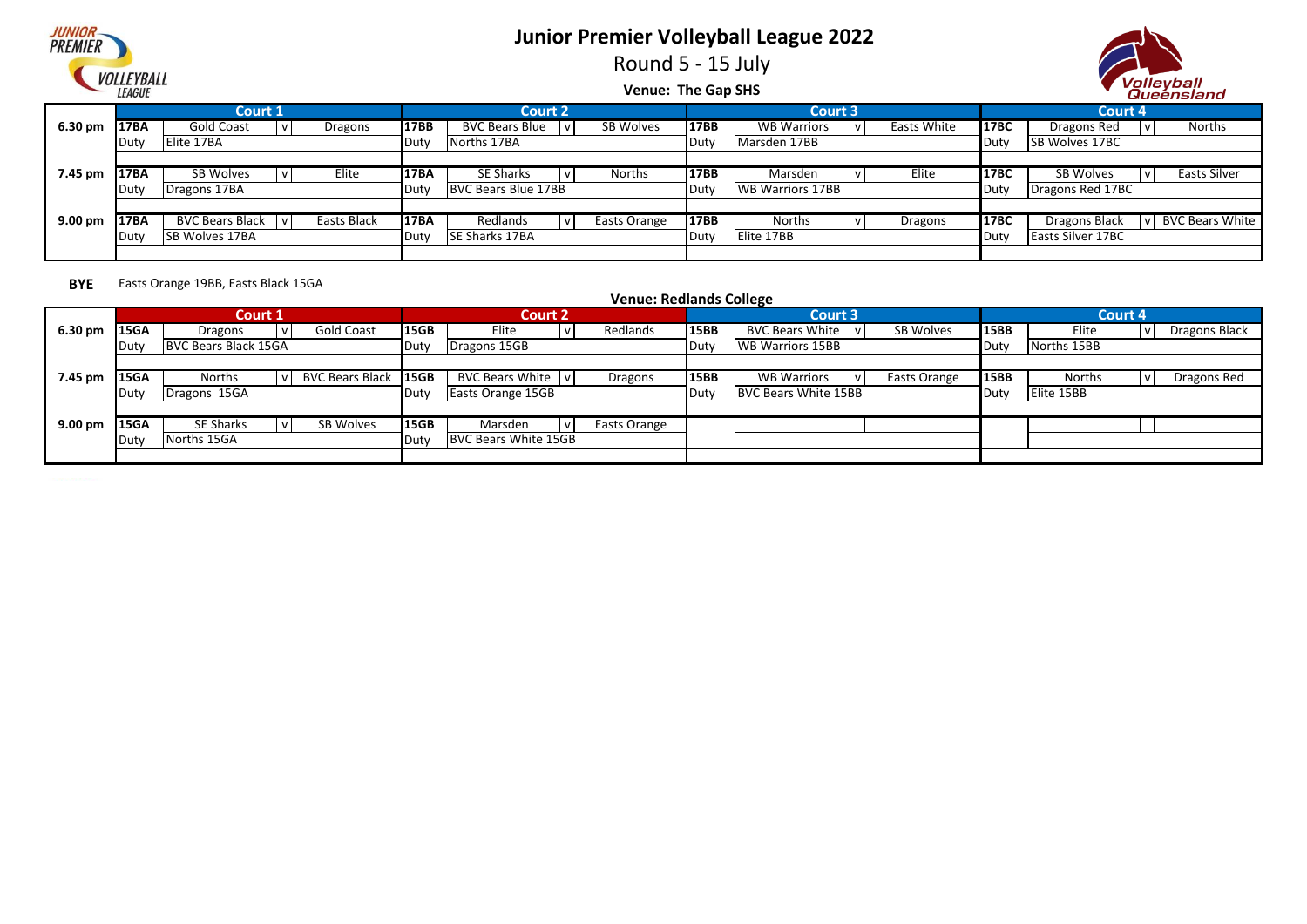

Round 6 - 22 July



#### **Venue: Kelvin Grove State College**

|                    |             | Court 1                 |                    |             | <b>Court 2</b>    |                  |             | Court 3          |     |             |
|--------------------|-------------|-------------------------|--------------------|-------------|-------------------|------------------|-------------|------------------|-----|-------------|
| 6.30 pm            | <b>15BA</b> | Dragons                 | Easts Black        | 19BB        | <b>SDV</b>        | Dragons Black    | <b>19BA</b> | <b>SE Sharks</b> | ۱v  | SB Wolves   |
|                    | Duty        | <b>ISE Sharks 15BA</b>  |                    | Duty        | Easts Orange 19BB |                  | Duty        | Easts Black 19BA |     |             |
|                    |             |                         |                    |             |                   |                  |             |                  |     |             |
| 7.45 pm            | 15BA        | <b>SE Sharks</b>        | <b>WB Warriors</b> | <b>19BB</b> | Easts Orange      | Dragons Red      | <b>19BA</b> | <b>Dragons</b>   | v   | Easts Black |
|                    | Duty        | Dragons 15BA            |                    | Duty        | SDV 19BB          |                  | Duty        | Marsden 19BA     |     |             |
|                    |             |                         |                    |             |                   |                  |             |                  |     |             |
| 9.00 <sub>pm</sub> | 15BA        | <b>Norths</b>           | Elite              | <b>19BA</b> | Elite             | <b>BVC Bears</b> | <b>19BA</b> | <b>Norths</b>    | l V | Marsden     |
|                    | Duty        | <b>WB Warriors 15BA</b> |                    | Duty        | Dragons Red 19BB  |                  | Duty        | Dragons 19BA     |     |             |
|                    |             |                         |                    |             |                   |                  |             |                  |     |             |

**BYE** Gold Coast 19BA, WB Warriors 19BB

|         |      | Court 4               |                |                |             | <b>Court 5</b>                             |
|---------|------|-----------------------|----------------|----------------|-------------|--------------------------------------------|
| 6.30 pm | 19BB | <b>Clovers</b>        | V <sub>1</sub> | <b>Spikers</b> | <b>15BA</b> | Redlands<br><b>BVC Bears Black</b><br>v    |
|         | Duty | <b>SE Sharks 19BB</b> |                |                | Duty        | <b>Gold Coast 15BA</b>                     |
|         |      |                       |                |                |             |                                            |
| 7.45 pm | 19BB | <b>SE Sharks</b>      | $\mathsf{v}$   | Marsden        | <b>15BA</b> | <b>Gold Coast</b><br><b>SB Wolves</b><br>v |
|         | Duty | Spikers 19BB          |                |                | Duty        | <b>BVC Bears Black 15BA</b>                |
|         |      |                       |                |                |             |                                            |
| 9.00 pm |      |                       |                |                |             |                                            |
|         |      |                       |                |                |             |                                            |
|         |      |                       |                |                |             |                                            |

#### **BYE** Marsden 19G, SB Wolves 17GB

|                    |      | Court 1              |   |             |             |                       | <b>Court 2</b> |                   |             | Court 3           |                    |
|--------------------|------|----------------------|---|-------------|-------------|-----------------------|----------------|-------------------|-------------|-------------------|--------------------|
| 6.30 pm            | 19G  | <b>Norths</b>        | v | Elite       | 17GA        | <b>SE Sharks</b>      |                | <b>Norths</b>     | <b>17GA</b> | <b>SB Wolves</b>  | Easts Orange       |
|                    | Duty | Easts Black 19G      |   |             | Duty        | Dragons 17GA          |                |                   | Duty        | Elite 17GA        |                    |
|                    |      |                      |   |             |             |                       |                |                   |             |                   |                    |
| 7.45 pm            | 19G  | <b>SB Wolves</b>     |   | Easts Black | <b>17GA</b> | <b>SDV</b>            |                | <b>Dragons</b>    | <b>17GA</b> | Elite             | <b>Easts Black</b> |
|                    | Duty | Norths 19G           |   |             | Duty        | <b>SE Sharks 17GA</b> |                |                   | Duty        | Easts Orange 17GA |                    |
|                    |      |                      |   |             |             |                       |                |                   |             |                   |                    |
| 9.00 <sub>pm</sub> | 19G  | Dragons              | v | SDV         | <b>17GA</b> | Redlands              |                | <b>Gold Coast</b> | <b>17GA</b> | <b>BVC Bears</b>  | <b>Clovers</b>     |
|                    | Duty | <b>SB Wolves 19G</b> |   |             |             | <b>SDV 17GA</b>       |                |                   | Duty        | Easts Black 17GA  |                    |
|                    |      |                      |   |             |             |                       |                |                   |             |                   |                    |

|         |      | Court 4          |           |             | <b>Court 5</b>          |              |                      |             | Court 6           |              |                     |
|---------|------|------------------|-----------|-------------|-------------------------|--------------|----------------------|-------------|-------------------|--------------|---------------------|
| 6.30 pm | 19G  | Easts Orange     | SE Sharks | <b>17GB</b> | Redlands                | $\mathsf{V}$ | Elite                | <b>17GB</b> | Marsden           | $\mathsf{V}$ | Dragons             |
|         | Duty | Clovers 19G      |           | Duty        | <b>Easts White 17GB</b> |              |                      | Duty        | Gold Coast 17GB   |              |                     |
|         |      |                  |           |             |                         |              |                      |             |                   |              |                     |
| 7.45 pm | 19G  | Gold Coast       | Clovers   | 17GB        | Easts White             | $\mathsf{v}$ | <b>Easts Emerald</b> | <b>17GB</b> | <b>Gold Coast</b> | $\mathsf{v}$ | <b>Easts Silver</b> |
|         | Duty | Easts Orange 19G |           | Duty        | Elite 17GB              |              |                      | Duty        | Marsden 17GB      |              |                     |
|         |      |                  |           |             |                         |              |                      |             |                   |              |                     |
| 9.00 pm |      |                  |           |             |                         |              |                      |             |                   |              |                     |
|         |      |                  |           |             |                         |              |                      |             |                   |              |                     |
|         |      |                  |           |             |                         |              |                      |             |                   |              |                     |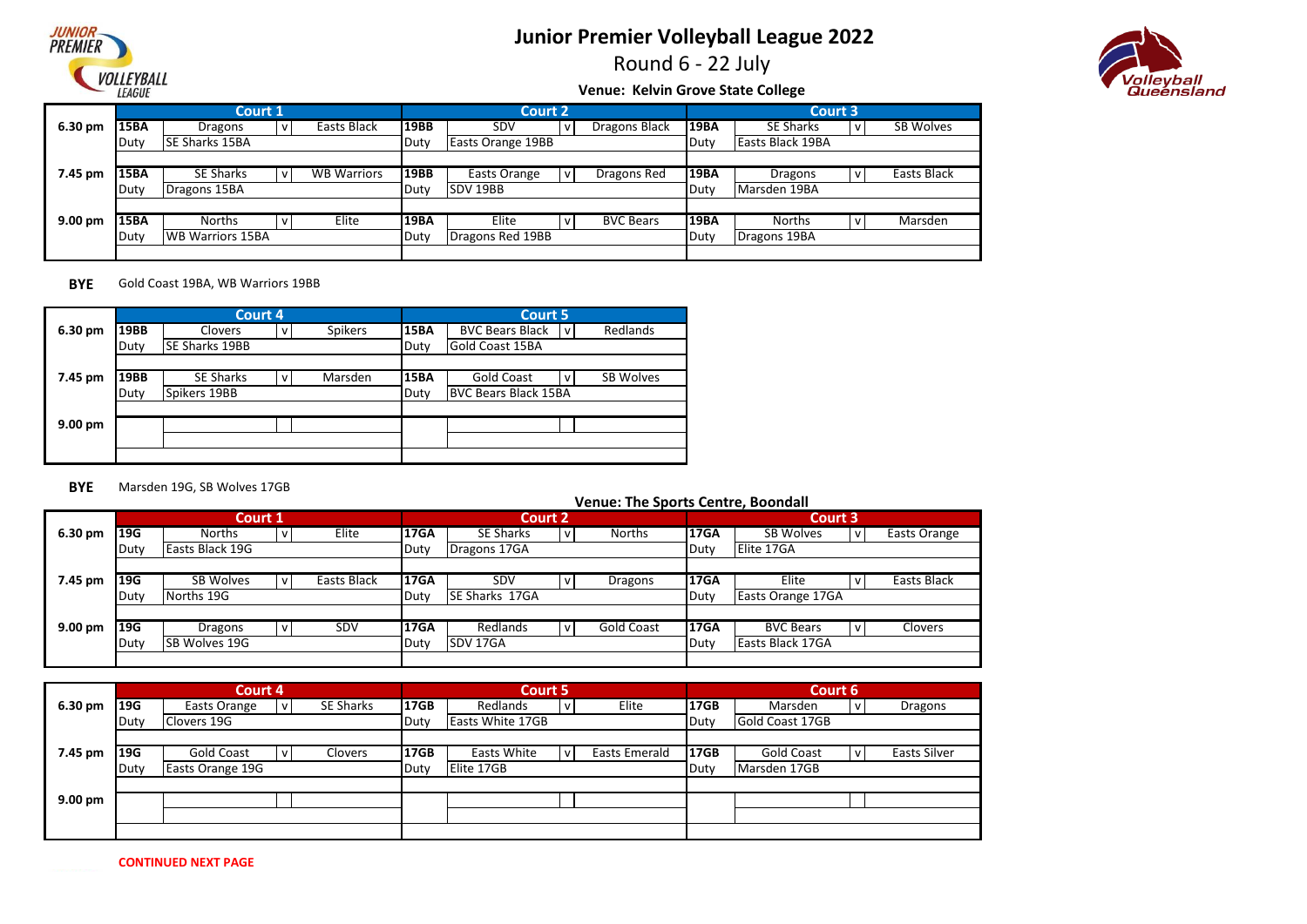## **JUNIOI PREMIER** VOLLEYBALL

# **Junior Premier Volleyball League 2022**

Round 6 - 22 July



**Venue: The Gap SHS**

|                   |             | Court 1              |              |              | <b>Court 2</b>   |                   |             | <b>Court 3</b>          |                       |                  | Court 4               |                        |
|-------------------|-------------|----------------------|--------------|--------------|------------------|-------------------|-------------|-------------------------|-----------------------|------------------|-----------------------|------------------------|
| 6.30 pm           | 17BA        | Dragons              | Easts Orange | 17BB         | Easts White      | Dragons           | 17BB        | <b>WB Warriors</b>      | <b>BVC Bears Blue</b> | 17 <sub>BC</sub> | Dragons Black         | Easts Silver           |
|                   | <b>IDut</b> | BVC Bears Black 17BA |              | Duty         | SE Sharks 17BA   |                   | Duty        | Marsden 17BB            |                       | Duty             | Norths 17BC           |                        |
|                   |             |                      |              |              |                  |                   |             |                         |                       |                  |                       |                        |
| 7.45 pm           | <b>17BA</b> | BVC Bears Black   v  | Redlands     | 17BA         | <b>SE Sharks</b> | Easts Black       | <b>17BB</b> | SB Wolves               | Marsden               | <b>17BC</b>      | SB Wolves             | Norths                 |
|                   | <b>IDut</b> | Easts Orange 17BA    |              | <b>IDuty</b> | Dragons 17BB     |                   | Duty        | <b>WB Warriors 17BB</b> |                       | Duty             | Dragons Black 17BC    |                        |
|                   |             |                      |              |              |                  |                   |             |                         |                       |                  |                       |                        |
| $9.00 \text{ pm}$ | 17BA        | <b>Norths</b>        | Elite        | 17BA         | SB Wolves        | <b>Gold Coast</b> | 17BB        | <b>Norths</b>           | Elite                 | <b>17BC</b>      | Dragons Red           | <b>BVC Bears White</b> |
|                   | ∎Dut∖       | Redlands 17BA        |              | Duty         | Easts Black 17BA |                   | Duty        | <b>ISB Wolves 17BB</b>  |                       | Duty             | <b>SB Wolves 17BC</b> |                        |
|                   |             |                      |              |              |                  |                   |             |                         |                       |                  |                       |                        |

#### **BYE** WB Warriors 19BB, Norths 15GA

|                   |        | Court 1               |                        |                  | Court 2       |                      |             | Court 3                  |              |      | <b>Court 4</b>          |              |                        |
|-------------------|--------|-----------------------|------------------------|------------------|---------------|----------------------|-------------|--------------------------|--------------|------|-------------------------|--------------|------------------------|
| 6.30 pm           | 15GA   | SB Wolves             | <b>BVC Bears Black</b> | 15 <sub>GB</sub> | Redlands      | BVC Bears White 15BB |             | Dragons Red              | Easts Orange | 15BB | SB Wolves               |              | Dragons Black          |
|                   | . Dutv | Gold Coast 15GA       |                        | . Duty           | Marsden 15GB  |                      | Duty        | Elite 15BB               |              | Duty | <b>WB Warriors 15BB</b> |              |                        |
|                   |        |                       |                        |                  |               |                      |             |                          |              |      |                         |              |                        |
| 7.45 pm           | 15GA   | Gold Coast            | Easts Black            | <b>15GB</b>      | Marsden       | Elite                | <b>15BB</b> | Elite                    | Norths       | 15BB | <b>WB Warriors</b>      | $\mathbf{v}$ | <b>BVC Bears White</b> |
|                   | .Dutv  | <b>SB Wolves 15GA</b> |                        | , Duty           | Redlands 15GB |                      | Duty        | <b>Easts Orange 15BB</b> |              | Duty | Dragons Black 15BB      |              |                        |
|                   |        |                       |                        |                  |               |                      |             |                          |              |      |                         |              |                        |
| $9.00 \text{ pm}$ | 15GA   | Dragons               | SE Sharks              | <b>15GB</b>      | Dragons       | Easts Orange         |             |                          |              |      |                         |              |                        |
|                   | Duty   | Easts Black 15GA      |                        | Duty             | Elite 15GB    |                      |             |                          |              |      |                         |              |                        |
|                   |        |                       |                        |                  |               |                      |             |                          |              |      |                         |              |                        |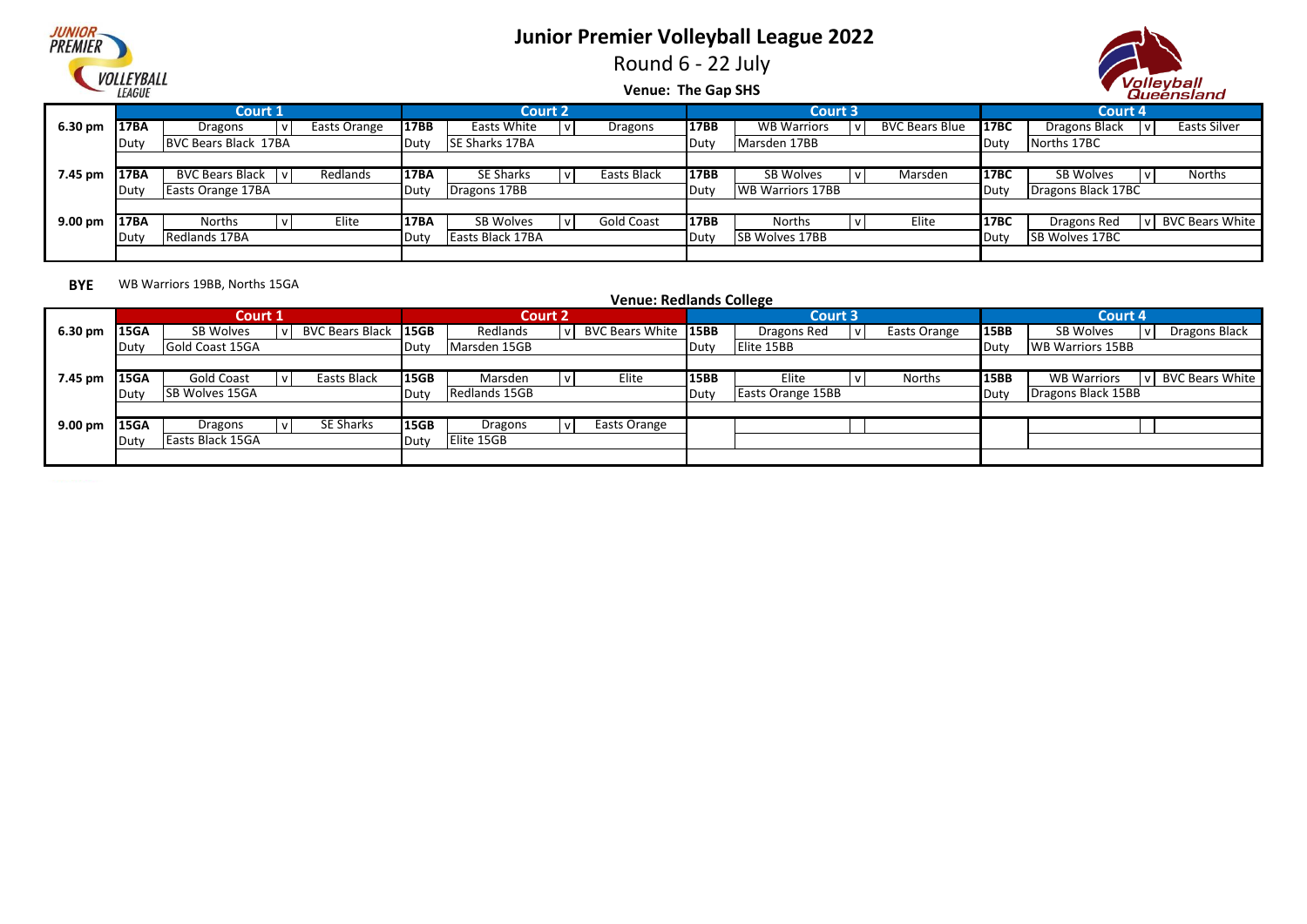

Round 7 - 29 July



#### **Venue: Kelvin Grove State College**

|         |      | Court 1               |              |                        |             | <b>Court 2</b>        |                  |             | Court 3                |                  |
|---------|------|-----------------------|--------------|------------------------|-------------|-----------------------|------------------|-------------|------------------------|------------------|
| 6.30 pm | 15BA | Redlands              | $\mathsf{V}$ | Dragons                | <b>19BB</b> | <b>Spikers</b>        | <b>SE Sharks</b> | <b>19BA</b> | Gold Coast             | Marsden          |
|         | Duty | <b>SB Wolves 15BA</b> |              |                        | Duty        | Marsden 19BB          |                  | ∎Dutγ       | <b>SE Sharks 19BA</b>  |                  |
|         |      |                       |              |                        |             |                       |                  |             |                        |                  |
| 7.45 pm | 15BA | <b>SB Wolves</b>      |              | Easts Black            | <b>19BB</b> | Marsden               | Dragons Red      | 19BA        | Elite                  | <b>SE Sharks</b> |
|         | Duty | Redlands 15BA         |              |                        | Duty        | <b>BVC Bears 19BA</b> |                  | Duty        | <b>Gold Coast 19BA</b> |                  |
|         |      |                       |              |                        |             |                       |                  |             |                        |                  |
| 9.00 pm | 15BA | <b>SE Sharks</b>      |              | <b>BVC Bears Black</b> | 19BA        | Easts Black           | <b>BVC Bears</b> | <b>19BA</b> | Dragons                | SB Wolves        |
|         | Duty | Easts Black 15BA      |              |                        | Duty        | Dragons Red 19BB      |                  | Duty        | Elite 19BA             |                  |
|         |      |                       |              |                        |             |                       |                  |             |                        |                  |

#### **BYE** Norths 19BA, Dragons Black 19BB

|                   |             | Court 4                 |              |         |             |               | <b>Court 5</b> |                    |
|-------------------|-------------|-------------------------|--------------|---------|-------------|---------------|----------------|--------------------|
| 6.30 pm           | 19BB        | <b>WB Warriors</b>      | v            | SDV     | <b>15BA</b> | Elite         | v              | <b>WB Warriors</b> |
|                   | Duty        | Clovers 19BB            |              |         | Duty        | Norths 15BA   |                |                    |
|                   |             |                         |              |         |             |               |                |                    |
| 7.45 pm           | <b>19BB</b> | Easts Orange            | $\mathsf{v}$ | Clovers | <b>15BA</b> | <b>Norths</b> | v              | Gold Coast         |
|                   | Duty        | <b>WB Warriors 19BB</b> |              |         | Duty        | Elite 15BA    |                |                    |
|                   |             |                         |              |         |             |               |                |                    |
| $9.00 \text{ pm}$ |             |                         |              |         |             |               |                |                    |
|                   |             |                         |              |         |             |               |                |                    |
|                   |             |                         |              |         |             |               |                |                    |

#### **BYE** Gold Coast 17GB

|                    |      | Court 1        |  |             |             | <b>Court 2</b>        |                    |             | Court 3               |               |
|--------------------|------|----------------|--|-------------|-------------|-----------------------|--------------------|-------------|-----------------------|---------------|
| 6.30 pm            | 19G  | <b>SDV</b>     |  | Easts Black | <b>17GA</b> | <b>Gold Coast</b>     | Elite              | <b>17GA</b> | <b>Easts Black</b>    | SDV           |
|                    | Duty | Dragons 19G    |  |             | Duty        | ISB Wolves 17GA       |                    | Duty        | <b>BVC Bears 17GA</b> |               |
|                    |      |                |  |             |             |                       |                    |             |                       |               |
| 7.45 pm            | 19G  | <b>Norths</b>  |  | Dragons     | <b>17GA</b> | SB Wolves             | <b>SE Sharks</b>   | <b>17GA</b> | <b>BVC Bears</b>      | <b>Norths</b> |
|                    | Duty | <b>SDV 19G</b> |  |             | Duty        | Elite 17GA            |                    | Duty        | SDV 17GA              |               |
|                    |      |                |  |             |             |                       |                    |             |                       |               |
| 9.00 <sub>pm</sub> | 19G  | Easts Orange   |  | Elite       | <b>17GA</b> | <b>Gold Coast</b>     | <b>Easts Black</b> | <b>17GA</b> | Dragons               | Easts Orange  |
|                    | Duty | Norths 19G     |  |             |             | <b>SE Sharks 17GA</b> |                    | Duty        | Norths 17GA           |               |
|                    |      |                |  |             |             |                       |                    |             |                       |               |

|                    |      | Court 4          |                   |      | <b>Court 5</b>       |              |         |             | Court 6                  |              |                     |
|--------------------|------|------------------|-------------------|------|----------------------|--------------|---------|-------------|--------------------------|--------------|---------------------|
| 6.30 pm            | 19G  | <b>SB Wolves</b> | <b>Gold Coast</b> | 17GB | Easts White          | i V          | Marsden | <b>17GB</b> | Redlands                 | $\mathsf{V}$ | Dragons             |
|                    | Duty | Marsden 19G      |                   | Duty | Easts Emerald 17GB   |              |         | Duty        | <b>Easts Silver 17GB</b> |              |                     |
|                    |      |                  |                   |      |                      |              |         |             |                          |              |                     |
| 7.45 pm            | 19G  | <b>SE Sharks</b> | Marsden           | 17GB | <b>Easts Emerald</b> | $\mathsf{v}$ | Elite   | <b>17GB</b> | <b>SB Wolves</b>         | $\mathsf{v}$ | <b>Easts Silver</b> |
|                    | Duty | Gold Coast 19G   |                   | Duty | Marsden 17GB         |              |         | Duty        | Redlands 17GB            |              |                     |
|                    |      |                  |                   |      |                      |              |         |             |                          |              |                     |
| 9.00 <sub>pm</sub> | 19G  | <b>SB Wolves</b> | Clovers           |      |                      |              |         | <b>17GA</b> | Clovers                  | $\mathsf{V}$ | Redlands            |
|                    | Duty | SE Sharks 19G    |                   |      |                      |              |         | Duty        | <b>SB Wolves 17GB</b>    |              |                     |
|                    |      |                  |                   |      |                      |              |         |             |                          |              |                     |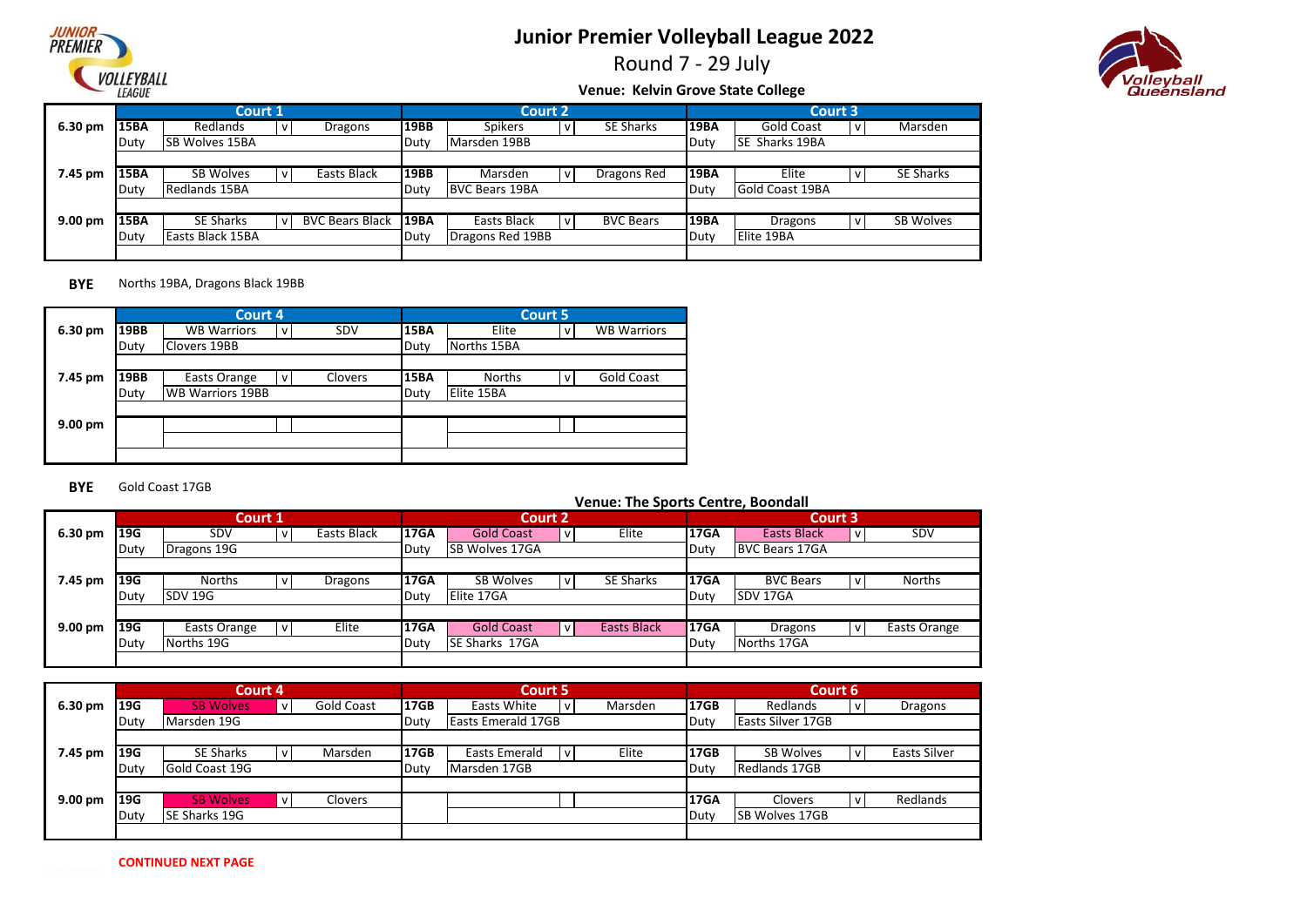

Round 7 - 29 July



**Venue: The Gap SHS**

|                   |      | Court 1           |           |             | <b>Court 2</b>          |             |      | <b>Court 3</b>             |                       |             | Court 4              |              |
|-------------------|------|-------------------|-----------|-------------|-------------------------|-------------|------|----------------------------|-----------------------|-------------|----------------------|--------------|
| $6.30 \text{ pm}$ | 17BA | Gold Coast        | Norths    | 17BB        | SB Wolves               | Easts White | 17BB | Marsden                    | <b>BVC Bears Blue</b> | 17BC        | BVC Bears White   v  | SB Wolves    |
|                   | Duty | SB Wolves 17BA    |           | <b>Duty</b> | Easts Black 17BA        |             | Duty | Elite 17BB                 |                       | Duty        | Dragons Red 17BC     |              |
|                   |      |                   |           |             |                         |             |      |                            |                       |             |                      |              |
| 7.45 pm           | 17BA | Easts Orange      | SB Wolves | <b>17BA</b> | Elite                   | Easts Black | 17BB | Dragons                    | Elite                 | <b>17BC</b> | Dragons Black        | Dragons Red  |
|                   | Duty | Dragons 17BA      |           | Duty        | <b>Easts White 17BB</b> |             | Duty | <b>BVC Bears Blue 17BB</b> |                       | Duty        | BVC Bears White 17BC |              |
|                   |      |                   |           |             |                         |             |      |                            |                       |             |                      |              |
| $9.00 \text{ pm}$ | 17BA | Redlands          | Dragons   | <b>17BA</b> | <b>BVC Bears Black</b>  | SE Sharks   | 17BB | <b>Norths</b>              | <b>WB Warriors</b>    | 17BC        | <b>Norths</b>        | Easts Silver |
|                   | Duty | Easts Orange 17BA |           | ∎Dut∖       | Elite 17BA              |             | Duty | Dragons 17BB               |                       | Duty        | Dragons Black 17BC   |              |
|                   |      |                   |           |             |                         |             |      |                            |                       |             |                      |              |

**BYE** Dragons Black 19BB, BVC Bears Black 15GA

|         |             | Court 1        |    |             |             | <b>Court 2</b>       |                      |       | Court 3                     |                    |      | Court 4               |   |             |
|---------|-------------|----------------|----|-------------|-------------|----------------------|----------------------|-------|-----------------------------|--------------------|------|-----------------------|---|-------------|
| 6.30 pm | <b>15GA</b> | Gold Coast     | ١v | SB Wolves   | <b>15GB</b> | Easts Orange         | Elite                | 15BB  | BVC Bears White   v         | Dragons Black      | 15BB | Easts Orange          |   | SB Wolves   |
|         | .Dutv       | Norths 15GA    |    |             | Duty        | BVC Bears White 15GB |                      | Duty  | Norths 15BB                 |                    | Duty | Dragons Red 15BB      |   |             |
|         |             |                |    |             |             |                      |                      |       |                             |                    |      |                       |   |             |
| 7.45 pm | <b>15GA</b> | <b>Norths</b>  |    | SE Sharks   | 15GB        | Marsden              | BVC Bears White 15BB |       | Norths                      | <b>WB Warriors</b> | 15BB | Elite                 | v | Dragons Red |
|         | Dut\        | Dragons 15GA   |    |             | .Dutv       | Easts Orange 15GB    |                      | .Duty | <b>BVC Bears White 15BB</b> |                    | Duty | <b>SB Wolves 15BB</b> |   |             |
|         |             |                |    |             |             |                      |                      |       |                             |                    |      |                       |   |             |
| 9.00 pm | <b>15GA</b> | Dragons        |    | Easts Black | <b>15GB</b> | Dragons              | Redlands             |       |                             |                    |      |                       |   |             |
|         | . Dutv      | SE Sharks 15GA |    |             | Duty        | Marsden 15GB         |                      |       |                             |                    |      |                       |   |             |
|         |             |                |    |             |             |                      |                      |       |                             |                    |      |                       |   |             |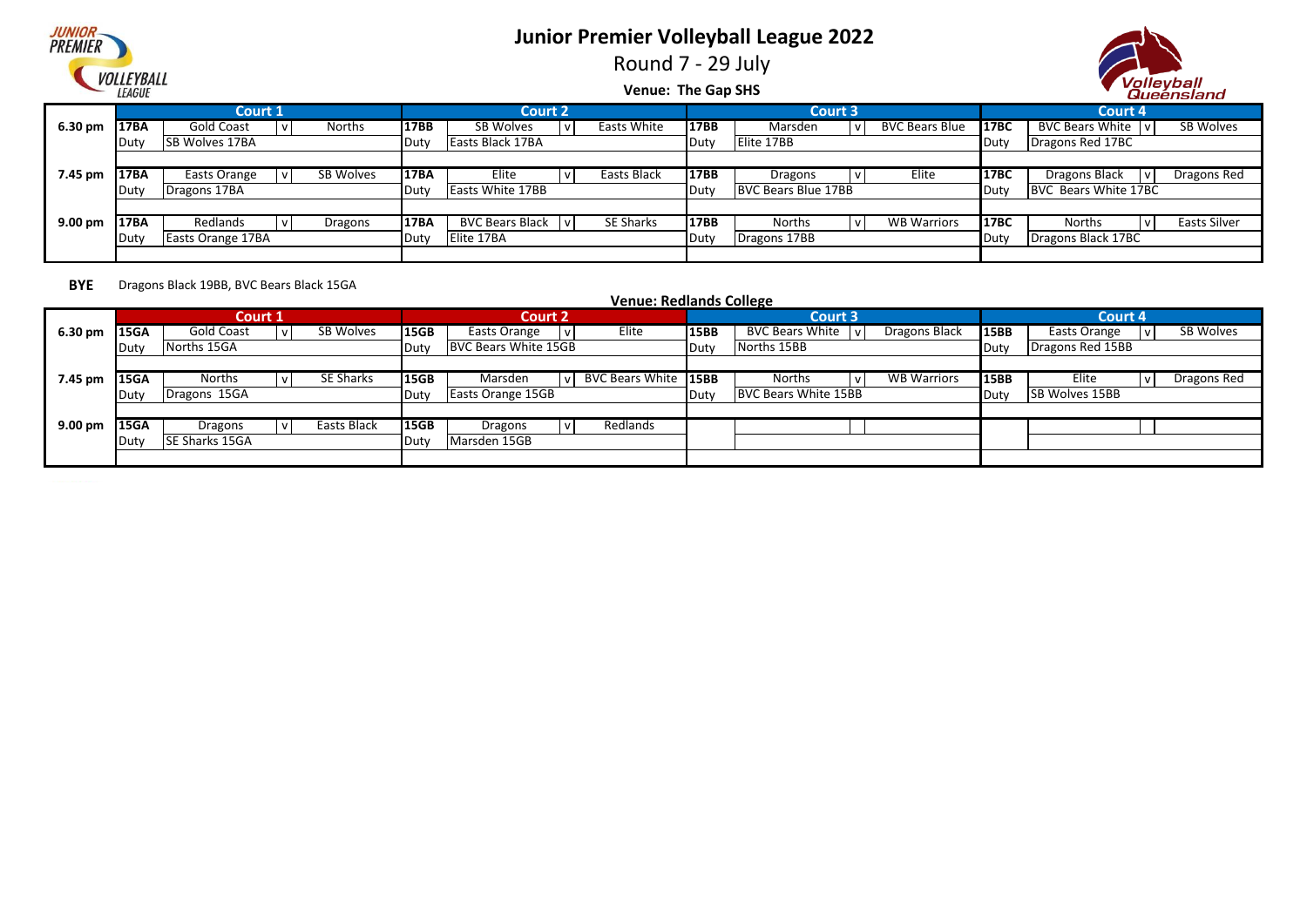

Round 8 - 12 August



#### **Venue: Kelvin Grove State College**

|           |       | Court 1                                |                    |             | <b>Court 2</b>          |              |         |              | Court 3               |              |             |
|-----------|-------|----------------------------------------|--------------------|-------------|-------------------------|--------------|---------|--------------|-----------------------|--------------|-------------|
| 6.30 pm   | 15BA  | <b>BVC Bears Black</b><br>$\mathbf{v}$ | Elite              | <b>19BB</b> | Dragons Red             | l v          | Clovers | <b>19BA</b>  | <b>Norths</b>         | $\mathsf{v}$ | Easts Black |
|           | Duty  | <b>Gold Coast 15BA</b>                 |                    | Duty        | Spikers 19BB            |              |         | <b>IDuty</b> | <b>SB Wolves 19BA</b> |              |             |
|           |       |                                        |                    |             |                         |              |         |              |                       |              |             |
| 7.45 pm   | 15BA  | Gold Coast                             | <b>WB Warriors</b> | <b>19BB</b> | <b>WB Warriors</b>      | $\mathsf{v}$ | Spikers | 19BA         | <b>SB Wolves</b>      | $\mathsf{V}$ | Marsden     |
|           | Duty  | <b>BVC Bears Black 15BA</b>            |                    | Duty        | Clovers 19BB            |              |         | Duty         | Norths 19BA           |              |             |
|           |       |                                        |                    |             |                         |              |         |              |                       |              |             |
| $9.00$ pm | 15BA  | Easts Black                            | <b>Norths</b>      | <b>19BA</b> | Gold Coast              | i v          | Elite   | <b>19BA</b>  | <b>BVC Bears</b>      | $\mathsf{V}$ | Dragons     |
|           | .Duty | <b>WB Warriors 15BA</b>                |                    | Duty        | <b>WB Warriors 19BB</b> |              |         | Duty         | Marsden 19BA          |              |             |
|           |       |                                        |                    |             |                         |              |         |              |                       |              |             |

#### **BYE** SE Sharks 19BA, SE Sharks 19BB

|         |      | Court 4            |                |               |             | <b>Court 5</b>        |              |                |
|---------|------|--------------------|----------------|---------------|-------------|-----------------------|--------------|----------------|
| 6.30 pm | 19BB | Easts Orange       | V <sub>1</sub> | Dragons Black | 15BA        | <b>SE Sharks</b>      | v            | Redlands       |
|         | Duty | SDV 19BB           |                |               | Duty        | Dragons 15BA          |              |                |
|         |      |                    |                |               |             |                       |              |                |
| 7.45 pm | 19BB | SDV                | V <sub>1</sub> | Marsden       | <b>15BA</b> | <b>SB Wolves</b>      | $\mathsf{v}$ | <b>Dragons</b> |
|         | Duty | Dragons Black 19BB |                |               | Duty        | <b>SE Sharks 15BA</b> |              |                |
|         |      |                    |                |               |             |                       |              |                |
| 9.00 pm |      |                    |                |               |             |                       |              |                |
|         |      |                    |                |               |             |                       |              |                |
|         |      |                    |                |               |             |                       |              |                |

#### **BYE** Easts Black 19G, Marsden 17GB

|           |            |             | Court 1 |                |              | <b>Court 2</b>        |   |                  |                   | Court 3          |           |
|-----------|------------|-------------|---------|----------------|--------------|-----------------------|---|------------------|-------------------|------------------|-----------|
| 6.30 pm   | <b>19G</b> | SDV         |         | Marsden        | 17GA         | Easts Black           | v | Clovers          | <b>17GA</b>       | Easts Orange     | SDV       |
|           | Duty       | Clovers 19G |         |                | Duty         | <b>BVC Bears 17GA</b> |   |                  | Duty              | Redlands 17GA    |           |
|           |            |             |         |                |              |                       |   |                  |                   |                  |           |
| 7.45 pm   | <b>19G</b> | Clovers     |         | <b>Dragons</b> | 17GA         | <b>Gold Coast</b>     | v | <b>BVC Bears</b> | 17GA              | <b>SB Wolves</b> | Redlands  |
|           | Duty       | Marsden 19G |         | Duty           | Clovers 17GA |                       |   | Duty             | Easts Orange 17GA |                  |           |
|           |            |             |         |                |              |                       |   |                  |                   |                  |           |
| $9.00$ pm | 19G        | Norths      |         | Easts Orange   | 17GA         | <b>Norths</b>         | v | Dragons          | <b>17GA</b>       | Elite            | SE Sharks |
|           | Duty       | Dragons 19G |         |                |              | Gold Coast 17GA       |   |                  | Duty              | SB Wolves 17GA   |           |
|           |            |             |         |                |              |                       |   |                  |                   |                  |           |

|                   |            | Court 4              |                  |      |                      | Court 5 |                      |             | Court 6                 |                    |
|-------------------|------------|----------------------|------------------|------|----------------------|---------|----------------------|-------------|-------------------------|--------------------|
| 6.30 pm           | <b>19G</b> | SB Wolves            | <b>SE Sharks</b> | 17GB | Redlands             |         | <b>Easts Emerald</b> | <b>17GB</b> | Dragons                 | Easts Silver       |
|                   | Duty       | Elite 19G            |                  | Duty | Elite 17GB           |         |                      | Duty        | <b>Easts White 17GB</b> |                    |
|                   |            |                      |                  |      |                      |         |                      |             |                         |                    |
| 7.45 pm           | <b>19G</b> | Gold Coast           | Elite            | 17GB | Elite                |         | <b>Gold Coast</b>    | <b>17GB</b> | <b>SB Wolves</b>        | <b>Easts White</b> |
|                   | Duty       | <b>SB Wolves 19G</b> |                  | Duty | <b>Redlands 17GB</b> |         |                      | Duty        | Dragons 17GB            |                    |
|                   |            |                      |                  |      |                      |         |                      |             |                         |                    |
| $9.00 \text{ pm}$ |            |                      |                  |      |                      |         |                      |             |                         |                    |
|                   |            |                      |                  |      |                      |         |                      |             |                         |                    |
|                   |            |                      |                  |      |                      |         |                      |             |                         |                    |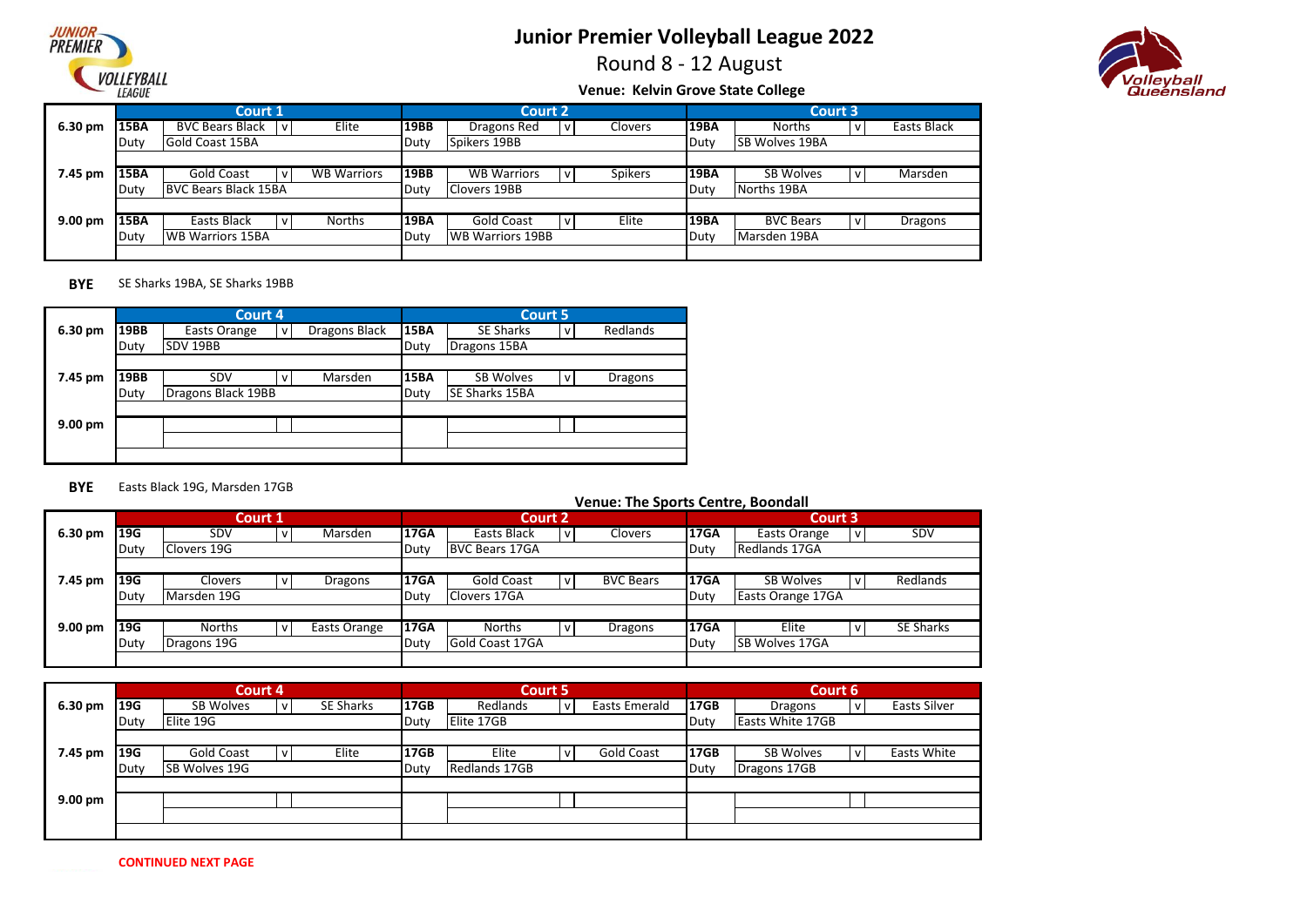

Round 8 - 12 August



**Venue: The Gap SHS**

|         |             | <b>Court 1</b>       |                      |              | <b>Court 2</b>   |              |      |                | <b>Court 3</b> |           |             | Court 4                  |               |
|---------|-------------|----------------------|----------------------|--------------|------------------|--------------|------|----------------|----------------|-----------|-------------|--------------------------|---------------|
| 6.30 pm | <b>17BA</b> | Easts Black          | Gold Coast           | <b>17BB</b>  | A1               | A2           | 17BB | B3             |                | <b>B4</b> | <b>17BC</b> | SB Wolves                | Dragons Black |
|         | Dut\        | BVC Bears Black 17BA |                      | <b>IDuty</b> | SE Sharks 17BA   |              | Duty | A4 17BB        |                |           | Duty        | <b>Easts Silver 17BC</b> |               |
|         |             |                      |                      |              |                  |              |      |                |                |           |             |                          |               |
| 7.45 pm | 17BA        | Elite                | BVC Bears Black 17BA |              | <b>SE Sharks</b> | Redlands     | 17BB | A3             |                | A4        | 17BC        | Dragons Red              | Easts Silver  |
|         | l Dut\      | Gold Coast 17BA      |                      | Duty         | A2 17BB          |              | Duty | <b>B4 17BB</b> |                |           | Duty        | <b>SB Wolves 17BC</b>    |               |
|         |             |                      |                      |              |                  |              |      |                |                |           |             |                          |               |
| 9.00 pm | <b>17BA</b> | SB Wolves            | Dragons              | 17BA         | Norths           | Easts Orange | 17BB | <b>B1</b>      |                | <b>B2</b> | 17BC        | <b>BVC Bears White</b>   | Norths        |
|         | Duty        | Elite 17BA           |                      | Duty         | Redlands 17BA    |              | Duty | A3 17BB        |                |           | Duty        | Dragons Red 17BC         |               |
|         |             |                      |                      |              |                  |              |      |                |                |           |             |                          |               |

**BYE** SE Sharks 19BB, A3 15GA

|         |      |                |         |           |             |                   |                | <b>Venue: Redlands College</b> |      |                |         |           |      |                |         |           |
|---------|------|----------------|---------|-----------|-------------|-------------------|----------------|--------------------------------|------|----------------|---------|-----------|------|----------------|---------|-----------|
|         |      |                | Court 1 |           |             |                   | <b>Court 2</b> |                                |      |                | Court 3 |           |      |                | Court 4 |           |
| 6.30 pm | 15GA | <b>B1</b>      |         | <b>B2</b> | 15GB        | Dragons           |                | Marsden                        | 15BB | A1             |         | A2        | 15BB | B3             |         | <b>B4</b> |
|         | Duty | <b>B4 15GA</b> |         |           | Duty        | Redlands 15GB     |                |                                | Duty | <b>B2 15BB</b> |         |           | Duty | A4 15BB        |         |           |
|         |      |                |         |           |             |                   |                |                                |      |                |         |           |      |                |         |           |
| 7.45 pm | 15GA | B <sub>3</sub> |         | B4        | <b>15GB</b> | Redlands          |                | Easts Orange                   | 15BB | - B1           |         | <b>B2</b> | 15BB | A3             |         | A4        |
|         | Duty | A2 15GA        |         |           | Duty        | Dragons 15GB      |                |                                | Duty | A2 15BB        |         |           | Duty | <b>B4 15BB</b> |         |           |
|         |      |                |         |           |             |                   |                |                                |      |                |         |           |      |                |         |           |
| 9.00 pm | 15GA | A1             |         | A2        | 15GB        | Elite             |                | <b>BVC Bears White</b>         |      |                |         |           |      |                |         |           |
|         | Duty | <b>B3 15GA</b> |         |           | Duty        | Easts Orange 15GB |                |                                |      |                |         |           |      |                |         |           |
|         |      |                |         |           |             |                   |                |                                |      |                |         |           |      |                |         |           |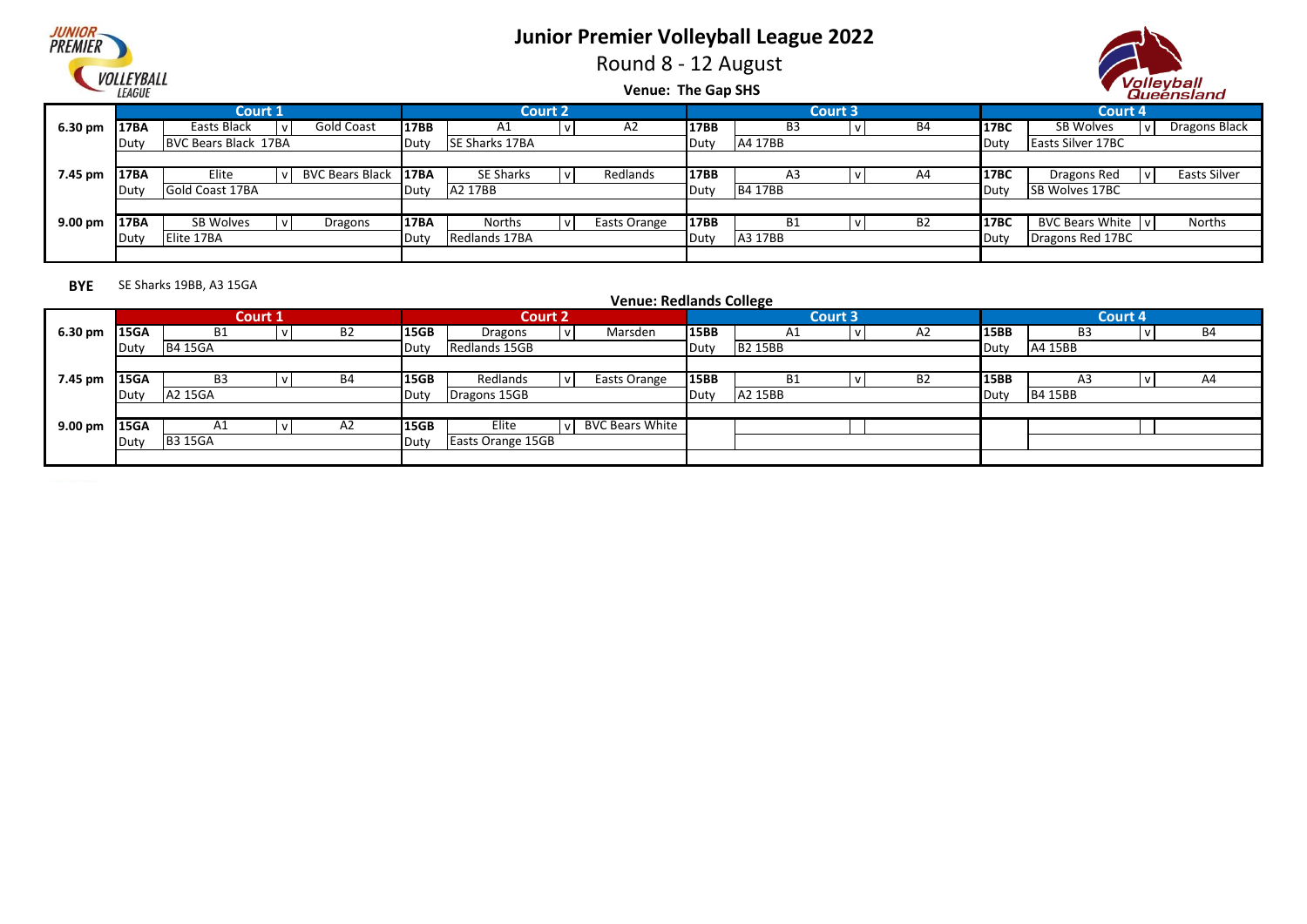

Round 9 - 19 August



#### **Venue: Kelvin Grove State College**

|           |             | Court 1            |  |                  |             | <b>Court 2</b>           |              |               |             | <b>Court 3</b>    |             |
|-----------|-------------|--------------------|--|------------------|-------------|--------------------------|--------------|---------------|-------------|-------------------|-------------|
| 6.30 pm   | <b>15BA</b> | Elite              |  | <b>SE Sharks</b> | <b>19BB</b> | Dragons Black            | $\mathsf{v}$ | Clovers       | 19BA        | SB Wolves         | Easts Black |
|           | Duty        | Norths 15BA        |  |                  | Duty        | <b>Easts Orange 19BB</b> |              |               | Duty        | SE Sharks 19BA    |             |
|           |             |                    |  |                  |             |                          |              |               |             |                   |             |
| 7.45 pm   | <b>15BA</b> | <b>Norths</b>      |  | Dragons          | <b>19BB</b> | Marsden                  | $\mathsf{v}$ | Easts Orange  | 19BA        | <b>SE Sharks</b>  | Marsden     |
|           | Duty        | Elite 15BA         |  |                  | Duty        | <b>BVC Bears 19BA</b>    |              |               | Duty        | Easts Black 19BA  |             |
|           |             |                    |  |                  |             |                          |              |               |             |                   |             |
| $9.00$ pm | <b>15BA</b> | <b>WB Warriors</b> |  | Easts Black      | <b>19BA</b> | <b>BVC Bears</b>         | $\mathsf{V}$ | <b>Norths</b> | <b>19BA</b> | <b>Gold Coast</b> | Dragons     |
|           | Duty        | Dragons 15BA       |  |                  |             | Marsden 19BB             |              |               | Duty        | Marsden 19BA      |             |
|           |             |                    |  |                  |             |                          |              |               |             |                   |             |

#### **BYE** Elite 19BA, Spikers 19BB

|         |      | Court 4               |              |             |             | <b>Court 5</b>                                   |
|---------|------|-----------------------|--------------|-------------|-------------|--------------------------------------------------|
| 6.30 pm | 19BB | SE Sharks             | $\mathsf{v}$ | SDV         | <b>15BA</b> | Redlands<br><b>SB Wolves</b><br>v                |
|         | Duty | Dragons Red 19BB      |              |             | Duty        | <b>BVC Bears Black 15BA</b>                      |
|         |      |                       |              |             |             |                                                  |
| 7.45 pm | 19BB | <b>WB Warriors</b>    | $\mathsf{v}$ | Dragons Red | <b>15BA</b> | <b>Gold Coast</b><br><b>BVC Bears Black</b><br>v |
|         | Duty | <b>SE Sharks 19BB</b> |              |             | Duty        | <b>SB Wolves 15BA</b>                            |
|         |      |                       |              |             |             |                                                  |
| 9.00 pm |      |                       |              |             |             |                                                  |
|         |      |                       |              |             |             |                                                  |
|         |      |                       |              |             |             |                                                  |

#### **BYE** Easts White 17GB

|                    |             | Court 1         |         |             | <b>Court 2</b>   |              |                 |             | Court 3                  |              |
|--------------------|-------------|-----------------|---------|-------------|------------------|--------------|-----------------|-------------|--------------------------|--------------|
| 6.30 pm            | 19G         | <b>Norths</b>   | Marsden | <b>17GA</b> | <b>BVC Bears</b> | v            | Elite           | 17GA        | <b>Redlands</b>          | Easts Orange |
|                    | Duty        | Easts Black 19G |         | Duty        | Easts Black 17GA |              |                 | Duty        | <b>SE Sharks 17GA</b>    |              |
|                    |             |                 |         |             |                  |              |                 |             |                          |              |
| 7.45 pm            | 19G         | Easts Black     | Clovers | <b>17GA</b> | Easts Black      | v            | Norths          | <b>17GA</b> | <b>SE Sharks</b>         | SDV          |
|                    | Duty        | Norths 19G      |         | Duty        | Elite 17GA       |              |                 | Duty        | <b>Easts Orange 17GA</b> |              |
|                    |             |                 |         |             |                  |              |                 |             |                          |              |
| 9.00 <sub>pm</sub> | 19G         | SB Wolves       | Elite   | <b>17GA</b> | <b>BVC Bears</b> | $\mathsf{v}$ | <b>Redlands</b> | <b>17GA</b> | <b>Gold Coast</b>        | Clovers      |
|                    | <b>Duty</b> | Clovers 19G     |         | Duty        | Norths 17GA      |              |                 | Duty        | <b>SDV 17GA</b>          |              |
|                    |             |                 |         |             |                  |              |                 |             |                          |              |

|                    |      | Court 4          |              |                   |             |                    | Court 5' |              |             | Court 6                   |              |                      |
|--------------------|------|------------------|--------------|-------------------|-------------|--------------------|----------|--------------|-------------|---------------------------|--------------|----------------------|
| 6.30 pm            | 19G  | <b>Dragons</b>   | $\mathsf{v}$ | Easts Orange      | <b>17GB</b> | Marsden            | v        | Easts Silver | 17GB        | <b>SB Wolves</b>          | . <b>v</b>   | Redlands             |
|                    | Duty | SE Sharks 19G    |              |                   | Duty        | Dragons 17GB       |          |              | Duty        | <b>Easts Emerald 17GB</b> |              |                      |
|                    |      |                  |              |                   |             |                    |          |              |             |                           |              |                      |
| 7.45 pm            | 19G  | SDV              | v            | <b>SE Sharks</b>  | <b>17GB</b> | Elite              |          | Dragons      | 17GB        | <b>Gold Coast</b>         | $\mathsf{v}$ | <b>Easts Emerald</b> |
|                    | Duty | Easts Orange 19G |              |                   | Duty        | lEasts Silver 17GB |          |              | Duty        | <b>SB Wolves 17GB</b>     |              |                      |
|                    |      |                  |              |                   |             |                    |          |              |             |                           |              |                      |
| 9.00 <sub>pm</sub> | 19G  | <b>Dragons</b>   | $\mathsf{v}$ | <b>Gold Coast</b> |             |                    |          |              | <b>17GA</b> | <b>SB Wolves</b>          | $\mathsf{V}$ | Dragons              |
|                    | Duty | SDV 19G          |              |                   |             |                    |          |              | Duty        | <b>Gold Coast 17GB</b>    |              |                      |
|                    |      |                  |              |                   |             |                    |          |              |             |                           |              |                      |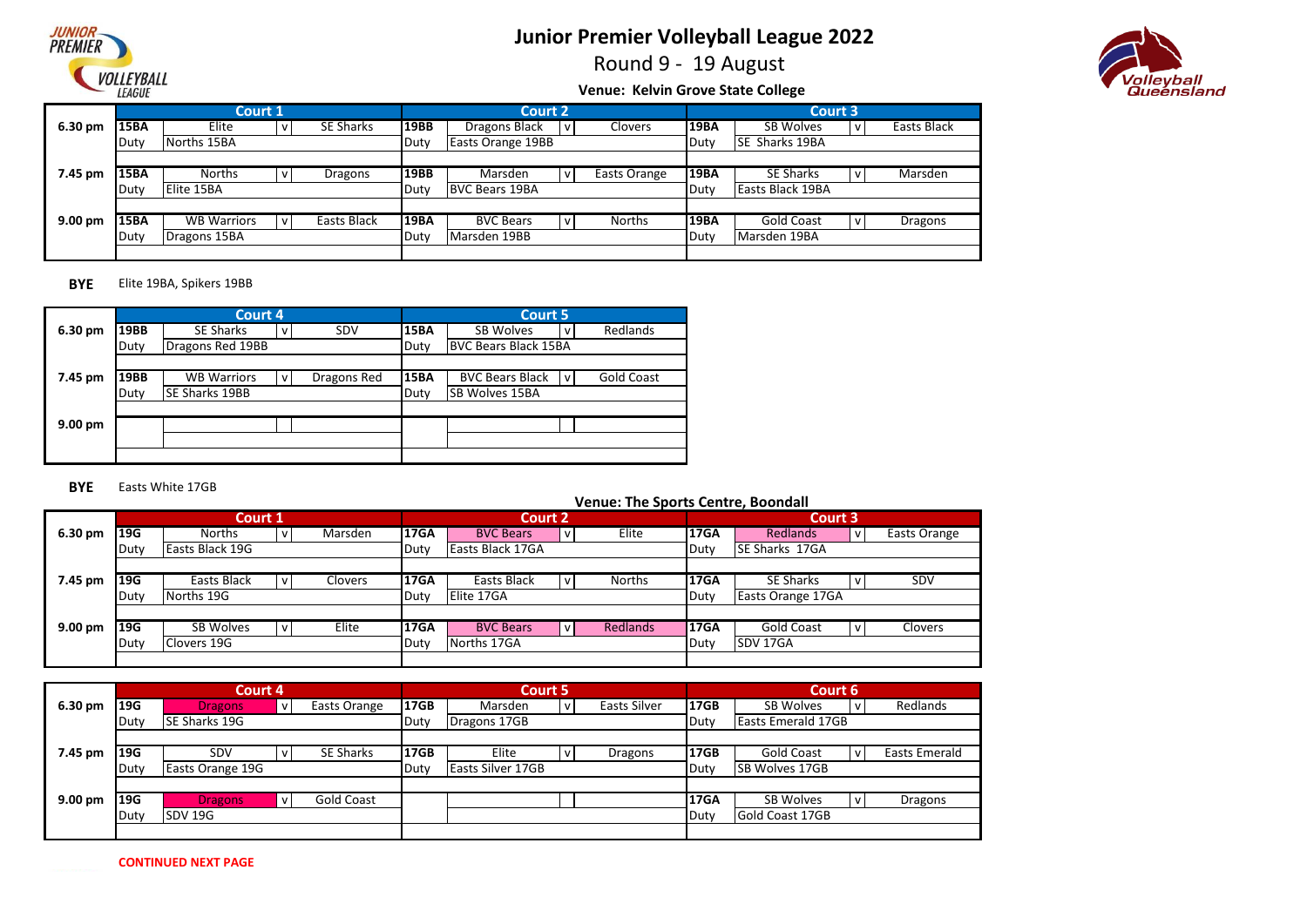

Round 9 - 19 August



 $\Delta$ 

**Venue: The Gap SHS**

|                   |              |                       |                        |             |                |                  |      |                |                |                |             | -----------                       |
|-------------------|--------------|-----------------------|------------------------|-------------|----------------|------------------|------|----------------|----------------|----------------|-------------|-----------------------------------|
|                   |              | <b>Court 1</b>        |                        |             | <b>Court 2</b> |                  |      |                | <b>Court 3</b> |                |             | Court 4                           |
| $6.30 \text{ pm}$ | 17BA         | SB Wolves             | Redlands               | <b>17BB</b> | A <sub>2</sub> | A4               | 17BB | <b>B2</b>      |                | B4             | 17BC        | BVC Bears White v<br>Easts Silver |
|                   | <b>Duty</b>  | Easts Orange 17BA     |                        | Duty        | Dragons 17BA   |                  | Duty | A3 17BB        |                |                | Duty        | Norths 17BC                       |
|                   |              |                       |                        |             |                |                  |      |                |                |                |             |                                   |
| 7.45 pm           | 17BA         | Easts Black           | Easts Orange           | 17BA        | Norths         | Dragons          | 17BB | A1             |                | A3             | <b>17BC</b> | Dragons Black<br>Norths           |
|                   | <b>IDuty</b> | <b>SB Wolves 17BA</b> |                        | Duty        | A2 17BB        |                  | Duty | <b>B2 17BB</b> |                |                | Duty        | BVC Bears White 17BC              |
|                   |              |                       |                        |             |                |                  |      |                |                |                |             |                                   |
| $9.00 \text{ pm}$ | 17BA         | Gold Coast            | <b>BVC Bears Black</b> | <b>17BA</b> | Elite          | <b>SE Sharks</b> | 17BB | <b>B1</b>      |                | B <sub>3</sub> | 17BC        | SB Wolves<br>Dragons Red          |
|                   | <b>IDuty</b> | Easts Black 17BA      |                        | Duty        | Norths 17BA    |                  | Duty | A1 17BB        |                |                | Duty        | Dragons Black 17BC                |
|                   |              |                       |                        |             |                |                  |      |                |                |                |             |                                   |

#### **BYE** Spikers 19BB, A2 15GA

| - - -        |      |                |         |    |             |                |              | <b>Venue: Redlands College</b> |             |               |                |    |             |                |                |    |
|--------------|------|----------------|---------|----|-------------|----------------|--------------|--------------------------------|-------------|---------------|----------------|----|-------------|----------------|----------------|----|
|              |      |                | Court 1 |    |             | <b>Court 2</b> |              |                                |             |               | <b>Court 3</b> |    |             |                | <b>Court 4</b> |    |
| 6.30 pm 15GA |      | <b>B2</b>      |         | B4 | <b>15GB</b> | Redlands       | v            | Marsden                        | 15BB        | A2            |                | A4 | 15BB        | B <sub>2</sub> |                | B4 |
|              | Duty | A3 15GA        |         |    | Duty        | Elite 15GB     |              |                                | Duty        | <b>B115BB</b> |                |    | Duty        | A3 15BB        |                |    |
|              |      |                |         |    |             |                |              |                                |             |               |                |    |             |                |                |    |
| 7.45 pm      | 15GA | A1             |         | A3 | <b>15GB</b> | Elite          |              | Dragons                        | <b>15BB</b> | Β1            |                | B3 | <b>15BB</b> | Al             |                | A3 |
|              | Duty | <b>B2 15GA</b> |         |    | Duty        | Marsden 15GB   |              |                                | Duty        | A4 15BB       |                |    | Duty        | <b>B2 15BB</b> |                |    |
|              |      |                |         |    |             |                |              |                                |             |               |                |    |             |                |                |    |
| 9.00 pm 15GA |      | <b>B1</b>      |         | B3 | <b>15GB</b> | Easts Orange   | $\mathsf{v}$ | <b>BVC Bears White</b>         |             |               |                |    |             |                |                |    |
|              | Duty | A1 15GA        |         |    | Duty        | Dragons 15GB   |              |                                |             |               |                |    |             |                |                |    |
|              |      |                |         |    |             |                |              |                                |             |               |                |    |             |                |                |    |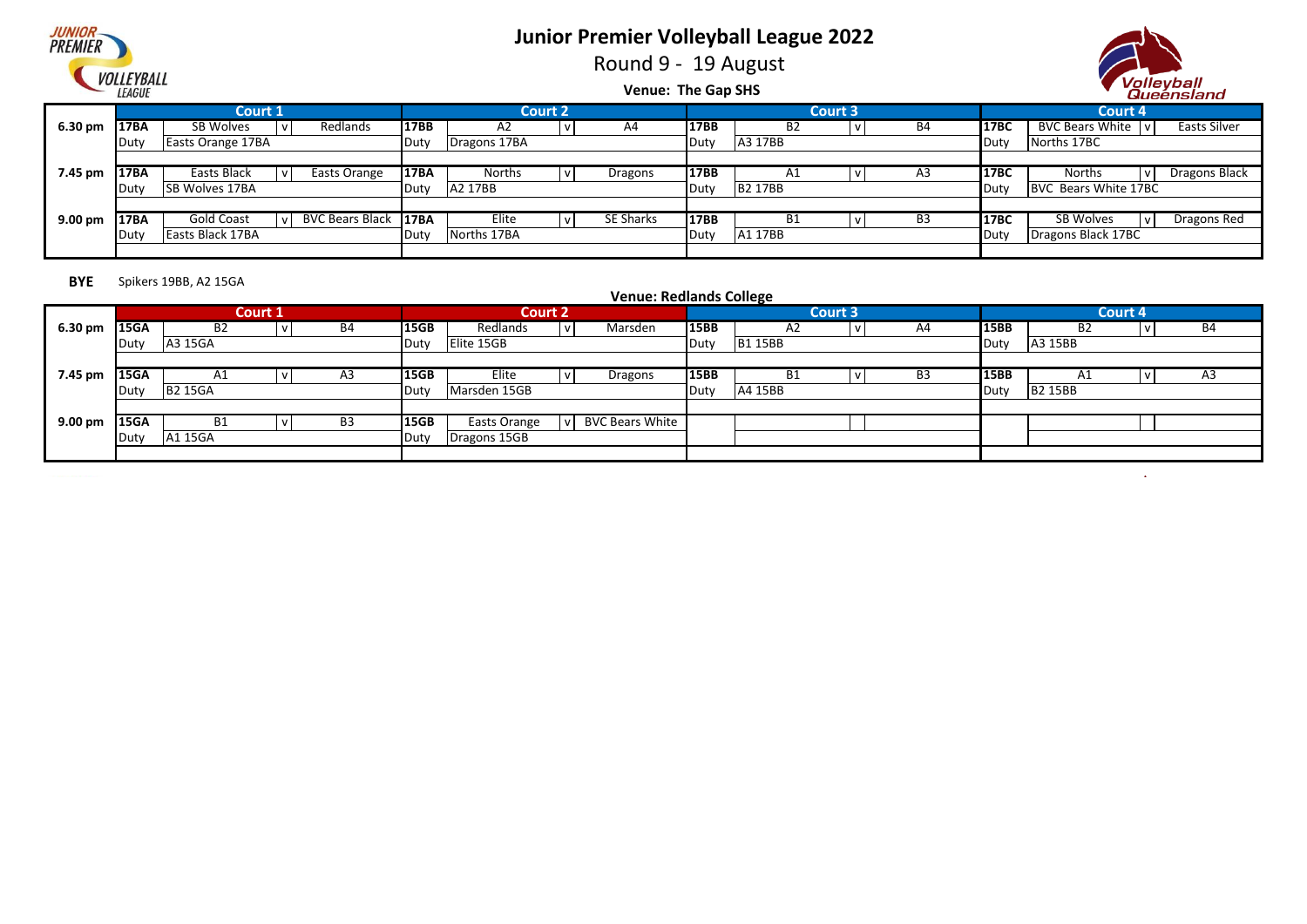

Round 10 - 26 August



**Venue: Kelvin Grove State College**

|         |             | Court 1 |             | <b>Court 2</b> |             | <b>Court 3</b> |
|---------|-------------|---------|-------------|----------------|-------------|----------------|
| 6.30 pm | <b>15BA</b> | v       | 19BB        |                | <b>19BA</b> | v              |
|         | Duty        |         | Duty        |                | Duty        |                |
|         |             |         |             |                |             |                |
| 7.45 pm | <b>15BA</b> | v       | 19BB        |                | 19BA        | N              |
|         | Duty        |         | Duty        |                | Duty        |                |
|         |             |         |             |                |             |                |
| 9.00 pm | <b>15BA</b> |         | <b>19BA</b> |                | 19BA        | N              |
|         | Duty        |         | Duty        |                | Duty        |                |
|         |             |         |             |                |             |                |

**BYE**

|         |      | Court 4 |             | Court 5 |  |
|---------|------|---------|-------------|---------|--|
| 6.30 pm | 19BB | V       | <b>15BA</b> | v       |  |
|         | Duty |         | Duty        |         |  |
|         |      |         |             |         |  |
| 7.45 pm | 19BB | v       | <b>15BA</b> | v       |  |
|         | Duty |         | Duty        |         |  |
|         |      |         |             |         |  |
| 9.00 pm |      |         |             |         |  |
|         |      |         |             |         |  |
|         |      |         |             |         |  |

**BYE** SDV 19G

|                   |      | Court 1          |             |             |                   | <b>Court 2</b> |                   |             | Court 3               |                  |
|-------------------|------|------------------|-------------|-------------|-------------------|----------------|-------------------|-------------|-----------------------|------------------|
| 6.30 pm           | 19G  | <b>SB Wolves</b> | Norths      | <b>17GA</b> | <b>Clovers</b>    | v              | Easts Orange      | <b>17GA</b> | <b>SE Sharks</b>      | <b>BVC Bears</b> |
|                   | Duty | Elite 19G        |             | Duty        | Dragons 17GA      |                |                   | Duty        | Redlands 17GA         |                  |
|                   |      |                  |             |             |                   |                |                   |             |                       |                  |
| 7.45 pm           | 19G  | Elite            | Dragons     | <b>17GA</b> | Dragons           | v              | <b>Gold Coast</b> | <b>17GA</b> | Redlands              | Easts Black      |
|                   | Duty | Norths 19G       |             | Duty        | Easts Orange 17GA |                |                   | Duty        | <b>BVC Bears 17GA</b> |                  |
|                   |      |                  |             |             |                   |                |                   |             |                       |                  |
| $9.00 \text{ pm}$ | 19G  | <b>SE Sharks</b> | Easts Black | <b>17GA</b> | <b>Clovers</b>    | v              | <b>SE Sharks</b>  | <b>17GA</b> | <b>SB Wolves</b>      | Elite            |
|                   | Duty | Dragons 19G      |             | Duty        | Gold Coast 17GA   |                |                   | Duty        | Easts Black 17GA      |                  |
|                   |      |                  |             |             |                   |                |                   |             |                       |                  |

|         |            | Court 4        |              |             | Court 5 |             | Court 6            |
|---------|------------|----------------|--------------|-------------|---------|-------------|--------------------|
| 6.30 pm | <b>19G</b> | Marsden        | Clovers      | <b>17GB</b> |         | 17GB        | ' v                |
|         | Duty       | Gold Coast 19G |              | Duty        |         | Duty        |                    |
|         |            |                |              |             |         |             |                    |
| 7.45 pm | 19G        | Gold Coast     | Easts Orange | 17GB        |         | <b>17GB</b> |                    |
|         | Duty       | Marsden 19G    |              | Duty        |         | Duty        |                    |
|         |            |                |              |             |         |             |                    |
| 9.00 pm |            |                |              |             |         | <b>17GA</b> | Norths<br>SDV<br>v |
|         |            |                |              |             |         | Duty        |                    |
|         |            |                |              |             |         |             |                    |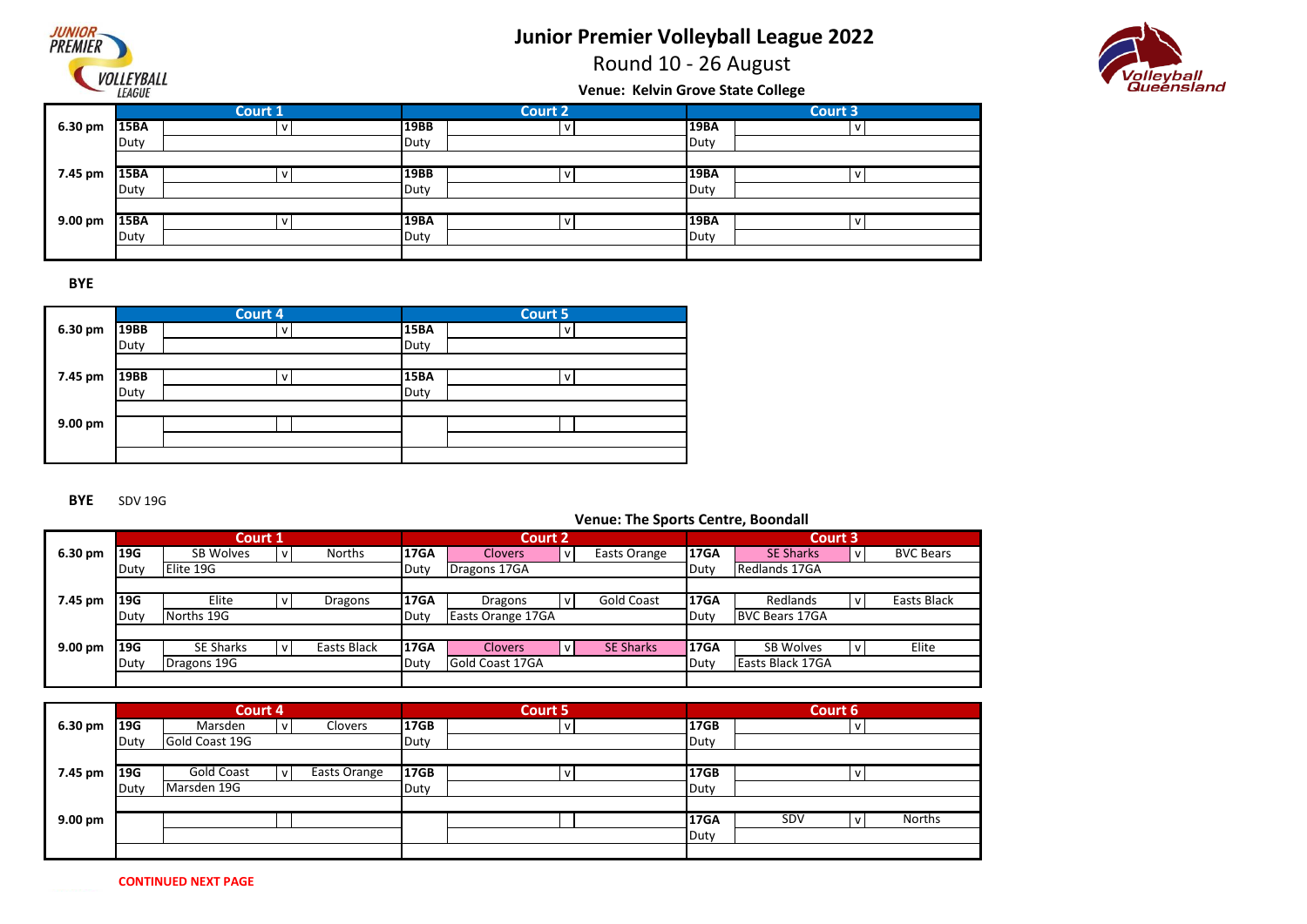Round 10 - 26 August





#### **Venue: The Gap SHS**

|                   |      |         |             |         |                |    |      |                |                |                |      |                          | -------------    |
|-------------------|------|---------|-------------|---------|----------------|----|------|----------------|----------------|----------------|------|--------------------------|------------------|
|                   |      | Court 1 |             |         | <b>Court 2</b> |    |      |                | <b>Court 3</b> |                |      | <b>Court 4</b>           |                  |
| 6.30 pm           | 17BA |         | <b>17BB</b> | A1      | V              | A4 | 17BB | B <sub>2</sub> |                | B3             | 17BC | BVC Bears White   v      | Dragons Black    |
|                   | Duty |         | Duty        |         |                |    | Duty | <b>B4 17BB</b> |                |                | Duty | <b>Easts Silver 17BC</b> |                  |
|                   |      |         |             |         |                |    |      |                |                |                |      |                          |                  |
| 7.45 pm           | 17BA |         | <b>17BA</b> |         |                |    | 17BB | <b>B1</b>      |                | <b>B4</b>      | 17BC | Easts Silver             | <b>SB Wolves</b> |
|                   | Duty |         | Duty        | A1 17BB |                |    | Duty | <b>B3 17BB</b> |                |                | Duty | BVC Bears White 17BC     |                  |
|                   |      |         |             |         |                |    |      |                |                |                |      |                          |                  |
| $9.00 \text{ pm}$ | 17BA |         | 17BA        |         |                |    | 17BB | A2             |                | A <sub>3</sub> | 17BC | Norths<br>v              | Dragons Red      |
|                   | Duty |         | Duty        |         |                |    | Duty | <b>B117BB</b>  |                |                | Duty | <b>SB Wolves 17BC</b>    |                  |
|                   |      |         |             |         |                |    |      |                |                |                |      |                          |                  |

**BYE** A1 15GA

|                   |      |                | <b>Court 1</b> |    |      | <b>Court 2</b>       |              |              |      |                | <b>Court 3</b> |    |             |                | Court 4 |                |
|-------------------|------|----------------|----------------|----|------|----------------------|--------------|--------------|------|----------------|----------------|----|-------------|----------------|---------|----------------|
| 6.30 pm           | 15GA | A2             |                | A3 | 15GB | Marsden              | $\mathbf{v}$ | Easts Orange | 15BB | A1             |                | A4 | 15BB        | B <sub>2</sub> |         | B <sub>3</sub> |
|                   | Duty | <b>B4 15GA</b> |                |    | Duty | Redlands 15GB        |              |              | Duty | A3 15BB        |                |    | Duty        | <b>B4 15BB</b> |         |                |
|                   |      |                |                |    |      |                      |              |              |      |                |                |    |             |                |         |                |
| 7.45 pm           | 15GA | B1             |                | B4 | 15GB | Redlands             | $\mathbf{v}$ | Elite        | 15BB | A <sub>2</sub> |                | A3 | <b>15BB</b> | <b>B1</b>      |         | <b>B4</b>      |
|                   | Duty | A3 15GA        |                |    | Duty | BVC Bears White 15GB |              |              | Duty | A4 15BB        |                |    | Duty        | <b>B3 15BB</b> |         |                |
|                   |      |                |                |    |      |                      |              |              |      |                |                |    |             |                |         |                |
| $9.00 \text{ pm}$ | 15GA | <b>B2</b>      |                | B3 | 15GB | BVC Bears White   v  |              | Dragons      |      |                |                |    |             |                |         |                |
|                   | Duty | <b>B115GA</b>  |                |    | Duty | Elite 15GB           |              |              |      |                |                |    |             |                |         |                |
|                   |      |                |                |    |      |                      |              |              |      |                |                |    |             |                |         |                |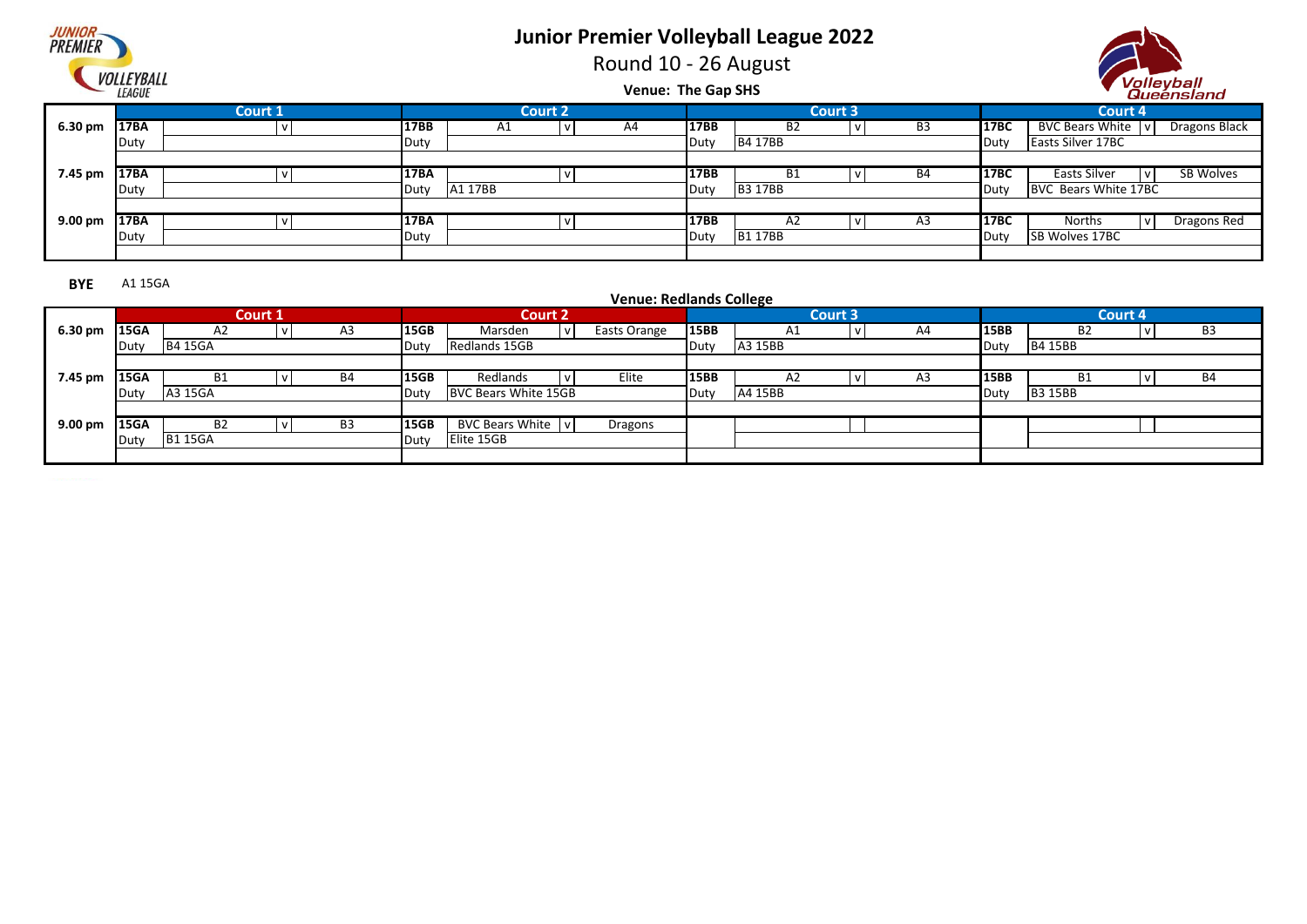

Round 11 Semi Finals - 2 September



**Venue: Kelvin Grove State College**

|         |      | Court 1 |             | Court 2      |      | <b>Court 3</b> |
|---------|------|---------|-------------|--------------|------|----------------|
| 6.30 pm | 17BB | l V     | <b>17BA</b> | $\mathbf{v}$ | 19BA |                |
|         | Duty |         | Duty        |              | Duty |                |
|         |      |         |             |              |      |                |
| 7.45 pm | 17BB |         | <b>17BA</b> |              | 19BA |                |
|         | Duty |         | Duty        |              | Duty |                |
|         |      |         |             |              |      |                |
| 9.00 pm | 17BC | v       | <b>19BB</b> |              | 19BB |                |
|         | Duty |         | Duty        |              | Duty |                |
|         |      |         |             |              |      |                |

|         |             | Court 4 |      | Court 5 |
|---------|-------------|---------|------|---------|
| 6.30 pm | <b>15BA</b> | V       | 15BB | v       |
|         | Duty        |         | Duty |         |
|         |             |         |      |         |
| 7.45 pm | <b>15BA</b> | ν       | 15BB | v       |
|         | Duty        |         | Duty |         |
|         |             |         |      |         |
| 9.00 pm | 17BC        | v       |      |         |
|         | Duty        |         |      |         |
|         |             |         |      |         |

|             |      | <b>Court 1</b> |             | <b>Court 2</b> |      | Court 3 |
|-------------|------|----------------|-------------|----------------|------|---------|
| 6.30 pm     | 19G  |                | <b>17GA</b> |                | 17GB |         |
|             | Duty |                | Duty        |                | Duty |         |
|             |      |                |             |                |      |         |
| 7.45 pm 19G |      |                | <b>17GA</b> |                | 17GB |         |
|             | Duty |                | Duty        |                | Duty |         |
|             |      |                |             |                |      |         |

|         | Court 4         |            |   | Court 5 |  | Court 6     |   |  |
|---------|-----------------|------------|---|---------|--|-------------|---|--|
| 6.30 pm | <b>15GA</b>     | 1st A      | v | 2nd B   |  | 15GB        | N |  |
|         | Duty            | 2nd A 15GA |   |         |  | Duty        |   |  |
|         | SF1             |            |   |         |  |             |   |  |
| 7.45 pm | <b>15GA</b>     | 1st B      |   | 2nd A   |  | <b>15GB</b> | N |  |
|         | Duty            | 2nd B 15GA |   |         |  | Duty        |   |  |
|         | SF <sub>2</sub> |            |   |         |  |             |   |  |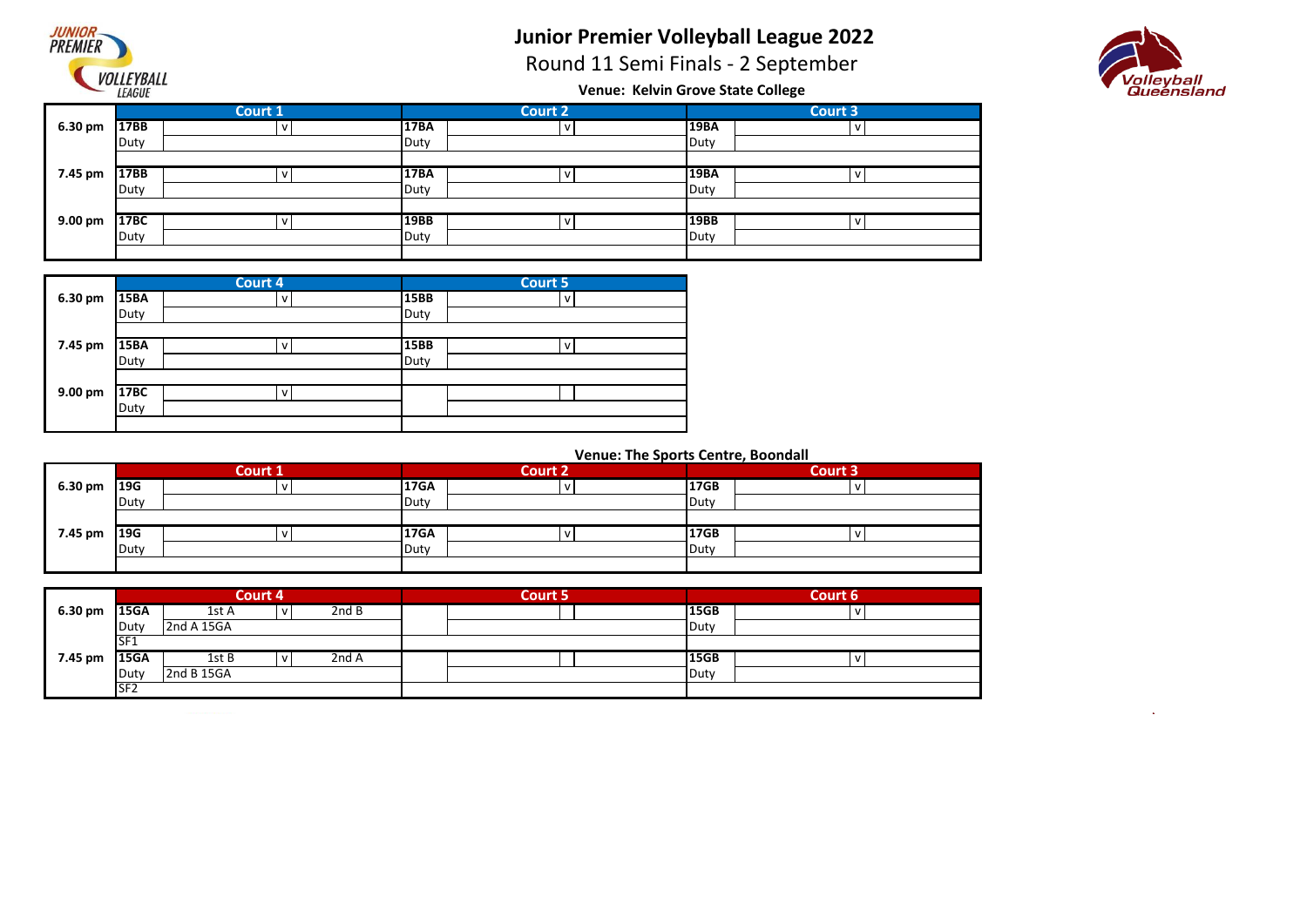

## **Premier Volleyball League & Junior Premier Volleyball League 2022**

Round 16 Grand Finals - 11 September



|              | VULLE I DALL<br><b>LEAGUE</b> | <b>VULLETDALL</b><br><b>LEAGUE</b> |               | Venue: GCSLC Carrara (Hall 1) |                      | volleyball<br>Queensland |               |         |
|--------------|-------------------------------|------------------------------------|---------------|-------------------------------|----------------------|--------------------------|---------------|---------|
|              |                               | Court 1                            |               | <b>Court 2</b>                |                      | Court 3                  |               | Court 4 |
| 8.30 am      | 19BA                          |                                    | 19BB          | $\mathbf{v}$                  |                      |                          | <b>PJM</b>    |         |
|              | Duty                          |                                    | Duty          |                               |                      |                          | Duty          |         |
|              | Bronze                        |                                    | <b>Bronze</b> |                               |                      |                          | <b>Bronze</b> |         |
| 9.45 am      | <b>19BA</b>                   |                                    | 19BB          | $\mathbf{v}$                  |                      |                          | <b>PJM</b>    | v       |
|              | Duty                          |                                    | Duty          |                               |                      |                          | Duty          |         |
|              | Gold                          |                                    | Gold          |                               |                      |                          | Gold          |         |
| 11.00 am     |                               |                                    |               |                               | <b>Presentations</b> |                          |               |         |
| 12.15 pm D1M |                               |                                    | <b>D3MA</b>   |                               |                      |                          | <b>IPM</b>    |         |
|              | Duty                          |                                    | Duty          |                               |                      |                          | Duty          |         |
|              | <b>Bronze</b>                 |                                    | <b>Bronze</b> |                               |                      |                          | <b>Bronze</b> |         |
| 2.15 pm      | D <sub>1</sub> M              |                                    | D3MA          |                               |                      |                          | <b>PM</b>     |         |
|              | Duty                          |                                    | Duty          |                               |                      |                          | Duty          |         |
|              | Gold                          |                                    | Gold          |                               |                      |                          | Gold          |         |

|           |               | <b>Court 5</b> |                 | Court 6              |               | Court 7       |  |  |
|-----------|---------------|----------------|-----------------|----------------------|---------------|---------------|--|--|
| 8.30 am   | 17BA          | $\mathsf{V}$   | 17BB            | $\mathsf{V}$         | <b>15BA</b>   | $\mathsf{V}$  |  |  |
|           | Duty          |                | Duty            |                      | Duty          |               |  |  |
|           | <b>Bronze</b> |                | <b>Bronze</b>   |                      | <b>Bronze</b> |               |  |  |
| $9.45$ am | 17BA          | $\mathsf{v}$   | 17BB            | $\mathsf{v}$         | 15BA          | $\mathsf{V}$  |  |  |
|           | Duty          |                | Duty            |                      | Duty          |               |  |  |
|           | Gold          |                | Gold            |                      | Gold          |               |  |  |
| 11.00 am  |               |                |                 | <b>Presentations</b> |               |               |  |  |
| 12.15 pm  | D3MB          | $\mathsf{V}$   | D <sub>2M</sub> | $\mathsf{V}$         | ID4M          | $\mathsf{v}$  |  |  |
|           | Duty          |                | Duty            |                      | Duty          |               |  |  |
|           | <b>Bronze</b> |                | <b>Bronze</b>   |                      |               | <b>Bronze</b> |  |  |
| $2.15$ pm | D3MB          | $\mathsf{v}$   | ID2M            | $\mathsf{V}$         | <b>ID4M</b>   | $\mathsf{V}$  |  |  |
|           | Duty          |                | Duty            |                      | Duty          |               |  |  |
|           | Gold          |                | Gold            |                      | Gold          |               |  |  |

**CONTINUED NEXT PAGE**